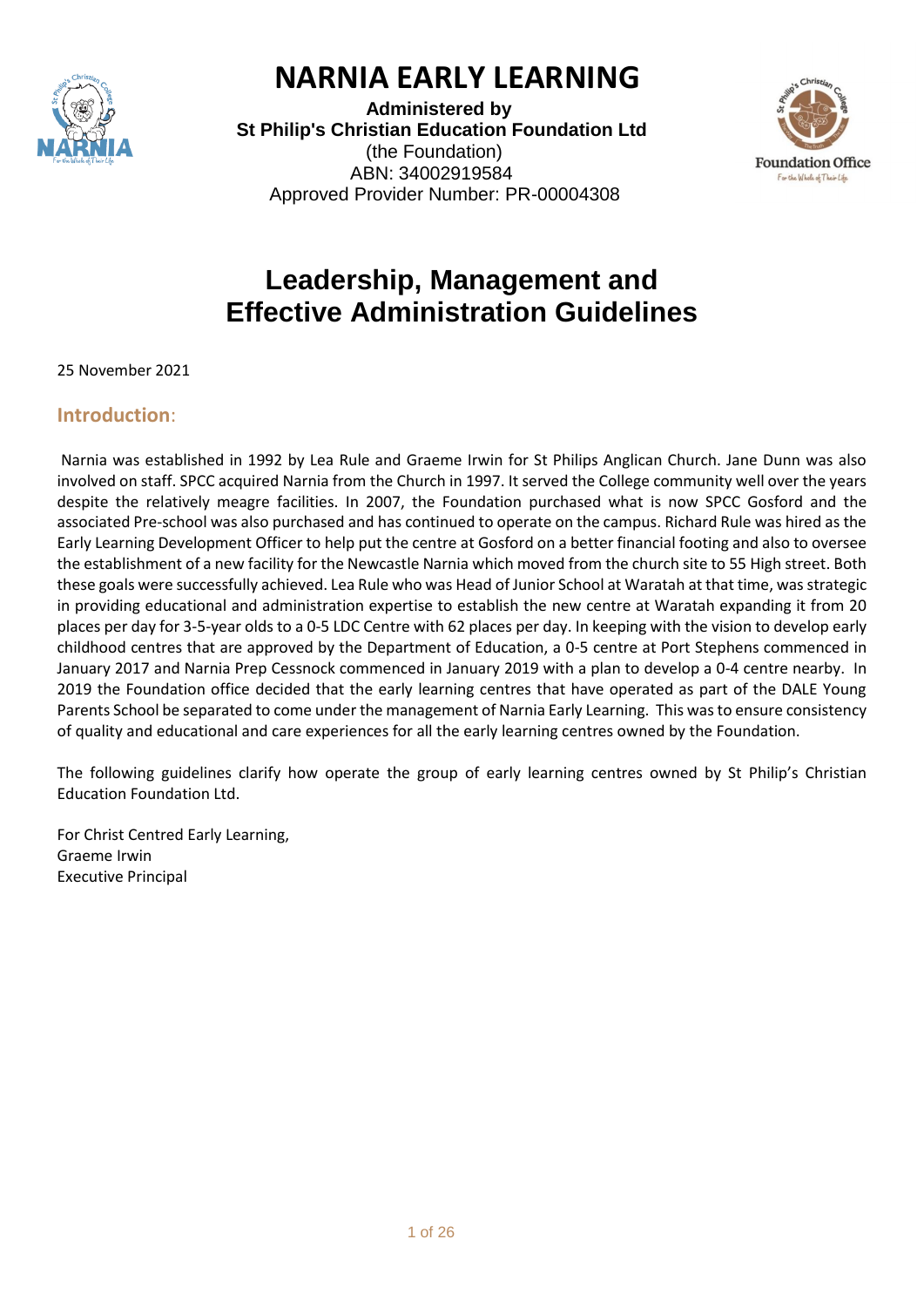# **Contents**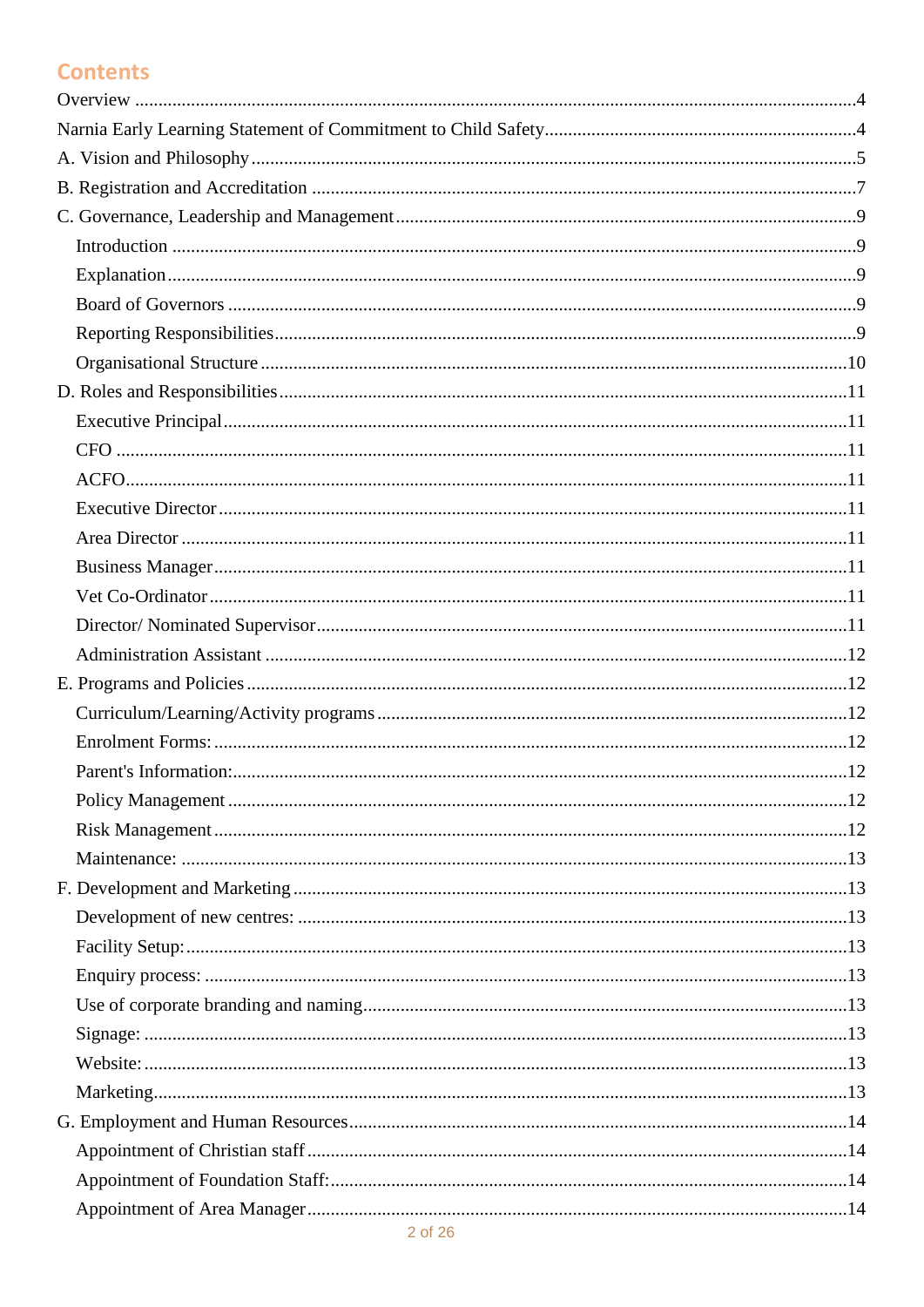| Continuous Improvement: The Centre Nominated Supervisor will regularly consider the statement of<br>philosophy in consultation with staff, families and their community. The Nominated Supervisor will lead<br>the vision for the centre and develop centre based goals as part of the Quality Improvement plan. 14 |  |
|---------------------------------------------------------------------------------------------------------------------------------------------------------------------------------------------------------------------------------------------------------------------------------------------------------------------|--|
|                                                                                                                                                                                                                                                                                                                     |  |
|                                                                                                                                                                                                                                                                                                                     |  |
|                                                                                                                                                                                                                                                                                                                     |  |
|                                                                                                                                                                                                                                                                                                                     |  |
|                                                                                                                                                                                                                                                                                                                     |  |
|                                                                                                                                                                                                                                                                                                                     |  |
|                                                                                                                                                                                                                                                                                                                     |  |
|                                                                                                                                                                                                                                                                                                                     |  |
|                                                                                                                                                                                                                                                                                                                     |  |
|                                                                                                                                                                                                                                                                                                                     |  |
|                                                                                                                                                                                                                                                                                                                     |  |
|                                                                                                                                                                                                                                                                                                                     |  |
|                                                                                                                                                                                                                                                                                                                     |  |
|                                                                                                                                                                                                                                                                                                                     |  |
|                                                                                                                                                                                                                                                                                                                     |  |
|                                                                                                                                                                                                                                                                                                                     |  |
|                                                                                                                                                                                                                                                                                                                     |  |
|                                                                                                                                                                                                                                                                                                                     |  |
|                                                                                                                                                                                                                                                                                                                     |  |
|                                                                                                                                                                                                                                                                                                                     |  |
|                                                                                                                                                                                                                                                                                                                     |  |
|                                                                                                                                                                                                                                                                                                                     |  |
|                                                                                                                                                                                                                                                                                                                     |  |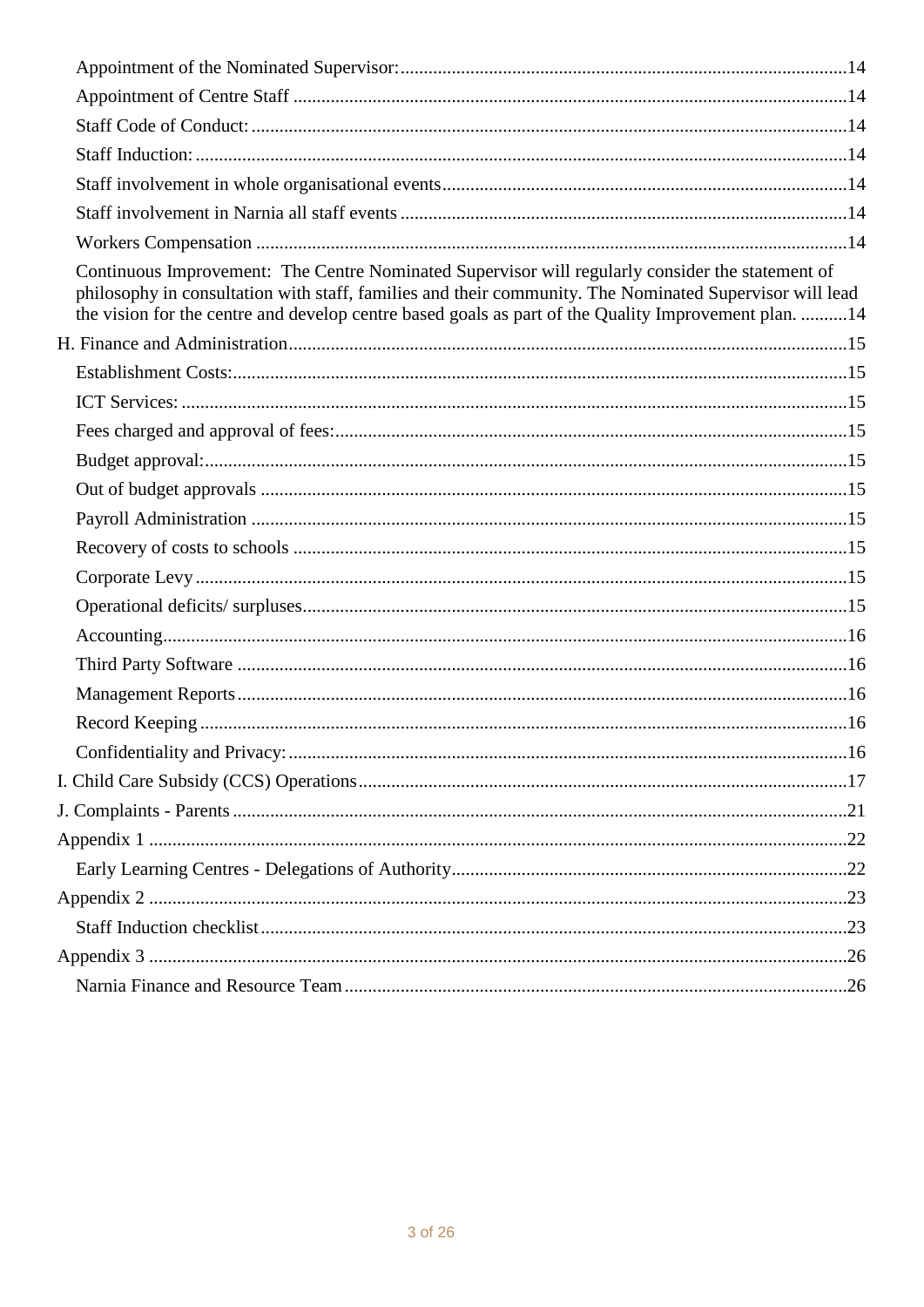## <span id="page-3-0"></span>**Overview**

Administrative and organisational systems are in place to ensure the effective operation of the service will be maintained. The Leadership, Management and Effective Administration Guidelines include an Organisational chart, Leadership and Service management roles, Risk Management Plan and the Narnia Philosophy. This document outlines the governance procedures for Narnia Early Learning Centres.

Policies are reviewed every 3 years or as required. Required policies are displayed on the website. A full set of all Policies and a copy of the National Law and Regulations is accessible at each Centre. The Quality Improvement Plan is made available to Parents at each Centre. Staff Goals and Continuous Improvement Strategies which contribute to the Quality Improvement plan, are working documents which are maintained at each centre and reviewed regularly.

### <span id="page-3-1"></span> **Narnia Early Learning Statement of Commitment to Child Safety**

Narnia is committed to providing a child safe environment. The safety and protection of children is our highest priority and we have zero tolerance for any abuse or maltreatment of children. We take a preventative, proactive and participatory approach to all aspects of child safety.

We recognise the importance of our role in a child's life, to respond, record and report incidents, disclosures or suspicions regarding child abuse or misconduct.

We are committed to ensuring that children's voices are heard and that they are included in decisions that affect their lives. We recognise their right to privacy with regards to their care and communication.

We are committed to the cultural safety of all children including Aboriginal and Torres Strait Islander children, children from culturally and/or linguistically diverse backgrounds and to ensuring we provide a safe environment for children with a disability.

As a Christian centre we value diversity and will not tolerate discriminatory practices. We believe every child is created in the image of God for a purpose and is of great value.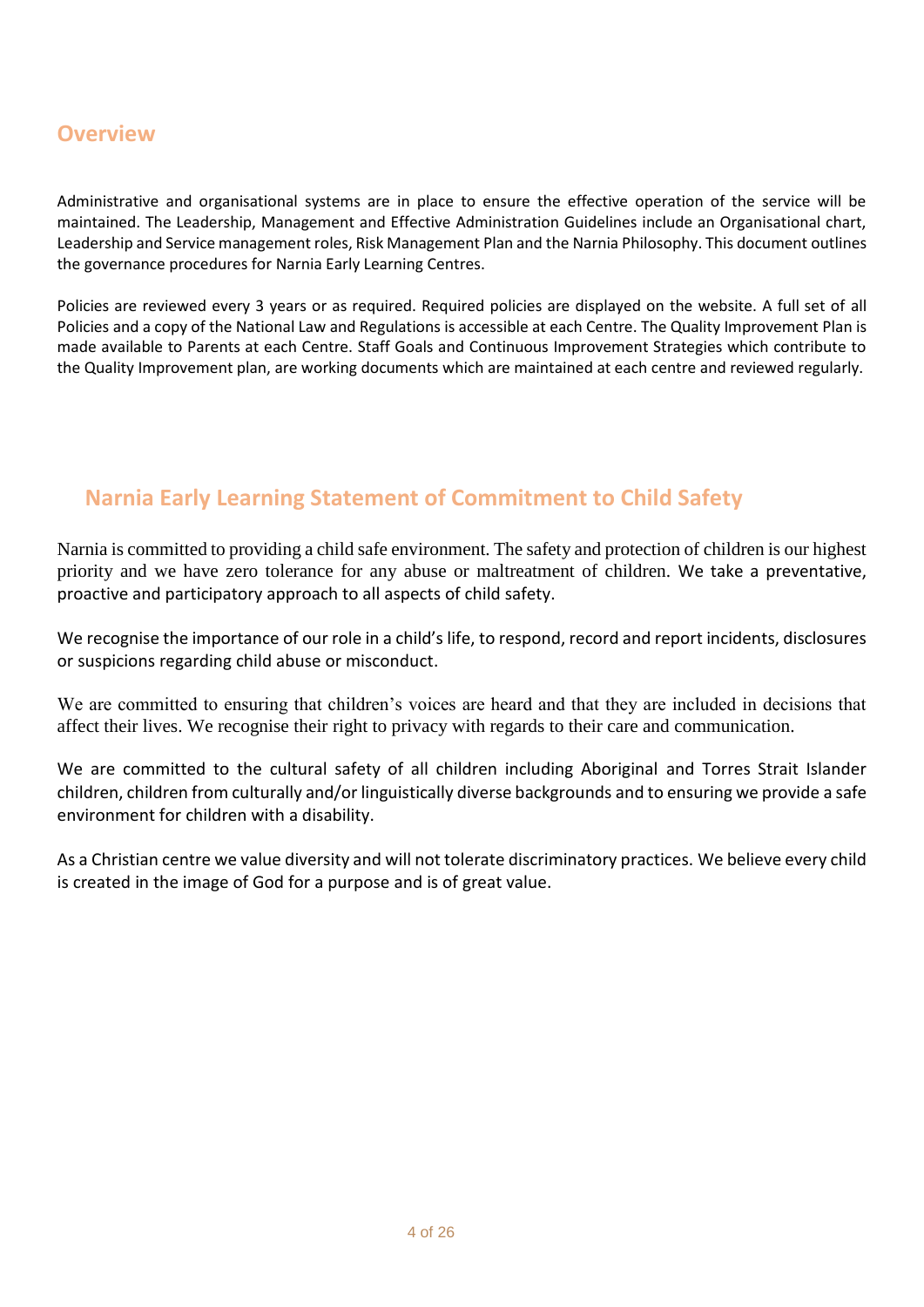# <span id="page-4-0"></span>**A. Vision and Philosophy**

To create a place where the fun is endless, the laughter is infectious, the interactions are rich, the love is genuine, the world is big, creativity flourishes and Jesus is real.

The name "Narnia" is taken from the famous "Chronicles of Narnia" series written by C. S. Lewis. Narnia is an imaginary land where children have fun and adventure and, in the process, learn great truths about themselves, the world they live in, and their Creator. We desire our Narnia to be a place like this.

Our philosophy expresses our values and beliefs, with the values and beliefs of our staff, children, families and community. It is outworked and made visible through our daily interactions, program and practice.

At Narnia, we believe that God loves, cares for, and is interested in the lives of all children, that the Holy Bible is God's inerrant Word and that Jesus Christ died and rose again for the salvation of all.

It is this belief that underpins all we do and is reflected in the following-

#### **Our children:**

- Our children have the right to learn in an environment that is safe, secure, stimulating and free from bias.
- Our children will be accepted, respected and valued and their voices will be heard.
- Our children will have the opportunity to learn about their Creator and how much He loves them.
- Our children thrive through thoughtful sustained conversations
- Our children's development is enhanced through deliberate, professional planning, documenting, analysing and responding to children's learning.

#### **Our families:**

- Our families are the primary educators of their children and therefore have the most knowledge of their child.
- Our families are accepted, respected and valued for their suggestions.
- Our families are very welcome and their involvement is encouraged and integral to the quality of our program.

#### **Our community:**

- We are collectively responsible for a sustainable future so we develop a real awareness and practice of sustainability and care for the natural environment.
- We acknowledge our Indigenous heritage and recognise the multicultural nature of the wider communitylocally, nationally and globally.
- We respect and celebrate diversities of culture, abilities and interests.

#### **Our staff:**

- Our staff will know and trust in Jesus Christ.
- Our staff will be valued for their gifts and expertise.
- Our staff will work together as a team to achieve their goals and be supportive of one another.
- Our staff will communicate respectfully with each other to create an environment that is friendly and pleasant for all to work within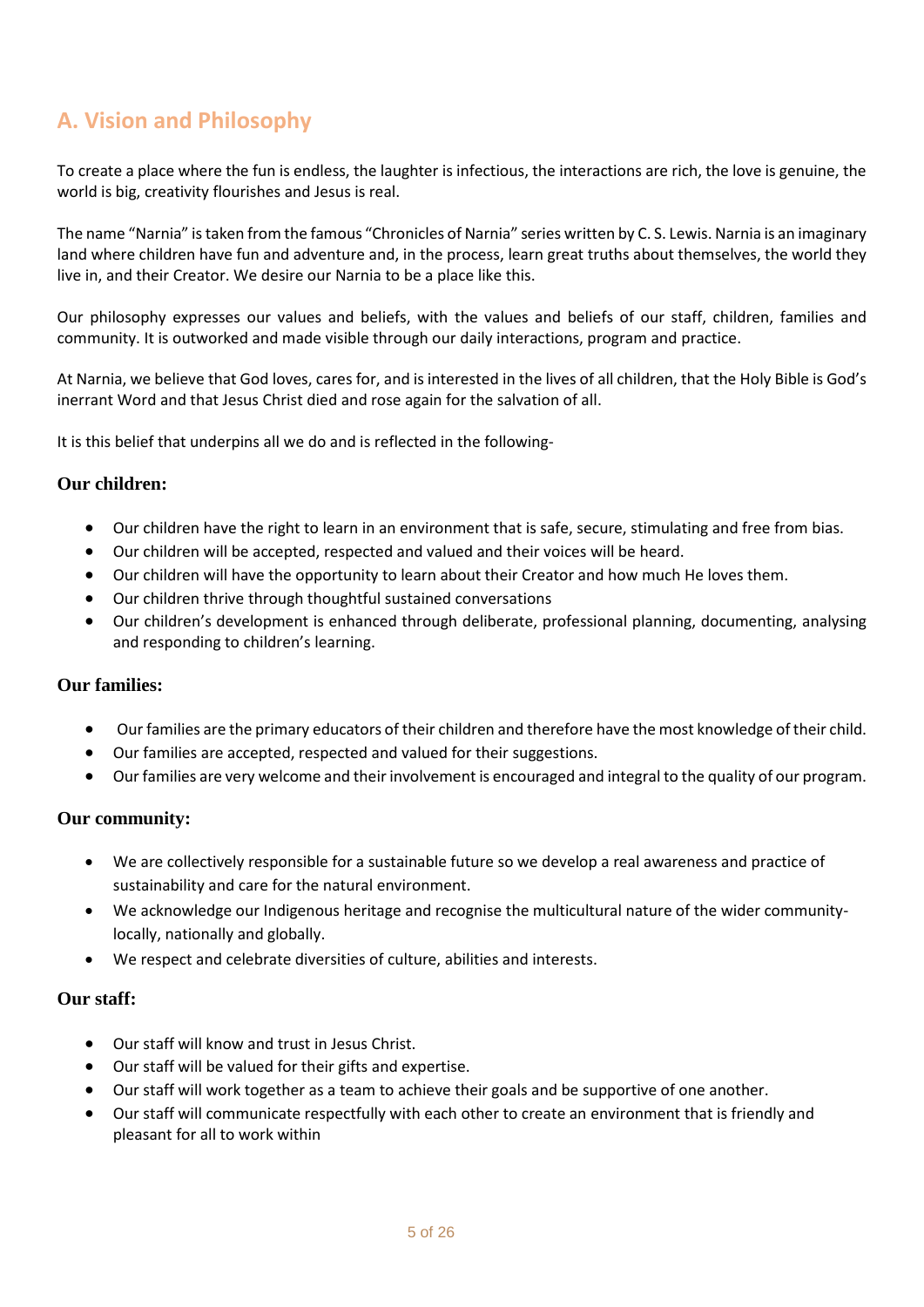### **Our program:**

- Our learning environments are natural, inviting, inclusive and rich in possibilities for learning to happen anywhere at any time
- Our program will inspire children to be creative, problem solvers. It will encourage them to inquire, explore, experiment and be curious.
- Our program will encourage learning through everyday experiences as well as through purposeful developmentally appropriate planned learning experiences which link with EYLF outcomes.

Our program will provide opportunities for children to develop and consolidate skills in key learning areas including: Language and Literacy; Creative and expressive arts; Mathematics; Science and social and emotional development.

### **Statement of Aims:**

Our aim is to contribute to the holistic development of each child by providing an educational experience of lasting value-

- Intellectually by exploring and using first hand experiences which help build an enthusiasm for learning.
- Physically by offering experiences which will develop coordination and motor skills.
- Socially by providing activities and group experiences focusing on children learning the skills needed to cooperate with others.
- Emotionally by encouraging a safe and secure environment that focuses on children learning independence and confidence in themselves.
- Spiritually by presenting a Christian worldview in all we do and through the inclusion of God's Word interspersed in the daily program through Bible stories and songs.

To achieve these aims, we will remain current with contemporary research and investigation of innovative teaching approaches and ensure our staff has a thorough understanding of the Early Years Learning Framework and reflective

practice. At Narnia, Christian Preschool and Early Childhood Centre we have high expectations for the children, educators and service providers.

### **Biblical References to Care for Children:**

Bible is clear about the reasons why we should be involved in early learning. Many scriptures refer to children and our responsibility to care for their spiritual growth as follows:

- 'For you created my inmost being; you knit me together in my mother's womb'. (Psalm 139:13 NIV)
- 'Start children off on the way they should go, and even when they are old they will not turn from it'. (Proverbs 22:6 NIV)
- 'If anyone causes one of these little ones—those who believe in me—to stumble, it would be better for them to have a large millstone hung around their neck and to be drowned in the depths of the sea'. (Matthew 18:6 NIV)
- 'All your children will be taught by the Lord, and great will be their peace'. (Isaiah 54:13 NIV)

• 'See that you do not despise one of these little ones. For I tell you that their angels in heaven always see the face of my Father in heaven'. (Matthew 18:10 NIV)

• Jesus said, 'Let the little children come to me, and do not hinder them, for the kingdom of heaven belongs to such as these.' (Matthew 19:14 NIV)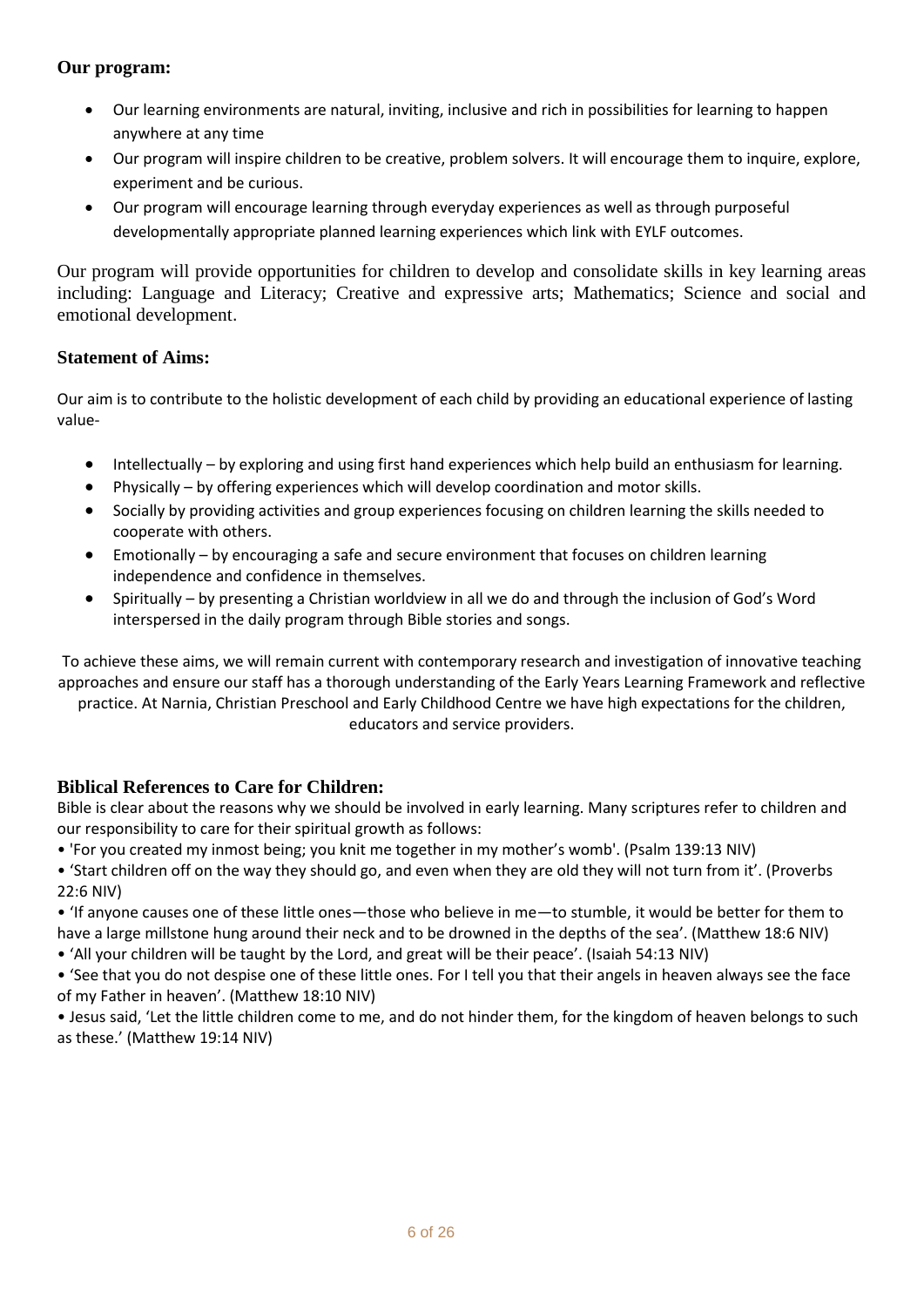## <span id="page-6-0"></span>**B. Registration and Accreditation**

#### **Legislative Framework**:

**The National Law** – Children (Education and Care Services National Law Application) Act 2010 – The National Law sets the national standard for children's education and care across Australia.

**The National Regulations** – Education and Care Services National Regulations (July 2018). The National Regulations support the National Law by providing detail on a range of operational requirements for an education and care service.

**Approved Provider**: The Foundation is the approved provider for Early Learning Centres within the St Philip's group. This includes the Executive Principal (CEO), the Chief Financial Officer (CFO) and members of the Board of Governors (as recorded in PRODA).

Delegation of Authority: The Board delegates certain responsibilities regarding the operation of the Early Learning Centres. See Appendix 1.

The Executive Director is the Boards nominated delegate to oversee the management and compliance of the Early Learning Centres working directly with the Nominated Supervisors in each centre who work directly with centre staff and children.

The Executive Director is also the Board's delegate as a Person with Management or Control of the early learning centres (Narnia Early Learning)

Any changes to the Approved Provider registration must have the approval of the Executive Principal.

**Service Approval**: All service approvals and changes must be approved by the Executive Principal.

**Nominated Supervisor**: All Nominated Supervisors are appointed by the Executive Director.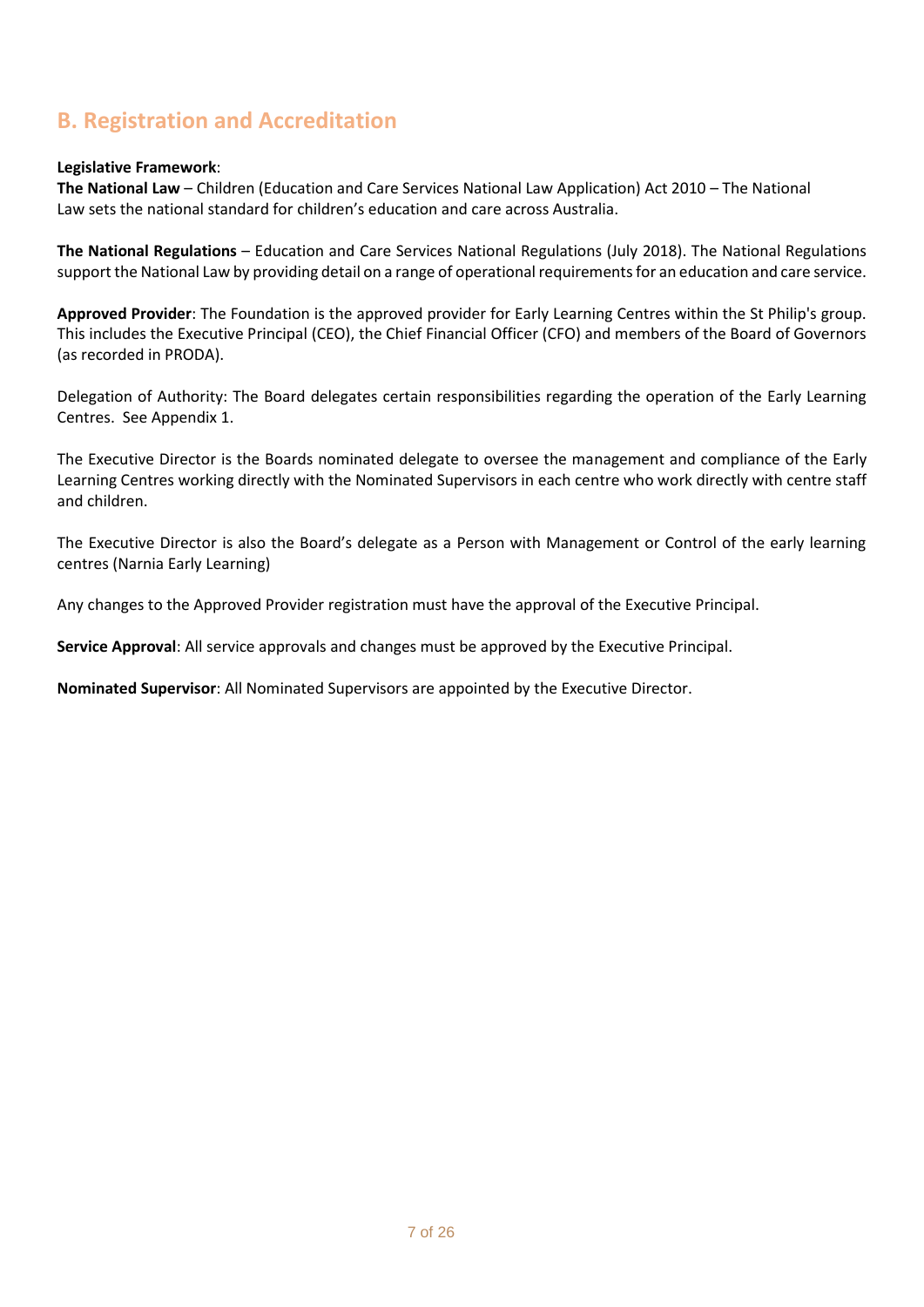| <b>Action</b>                      | <b>Function</b>                                                                                                                                         | To be approved by                                        |
|------------------------------------|---------------------------------------------------------------------------------------------------------------------------------------------------------|----------------------------------------------------------|
| Provider approval                  | <b>Board of Governors</b>                                                                                                                               | Executive Principal (CEO) with<br>the Board of Governors |
| Service approvals at each location | Foundation Office -<br><b>Executive Director</b>                                                                                                        | <b>Executive Principal (CEO)</b>                         |
| <b>Governance Committee</b>        | <b>Foundation Office</b>                                                                                                                                | <b>Board of Governors</b>                                |
| Persons with Management or Control | <b>Board of Governors</b>                                                                                                                               | Executive Principal (CEO) with<br>the Board of Governors |
| <b>Appointment of Director</b>     | Foundation Office -<br><b>Executive Director</b>                                                                                                        | <b>Executive Director</b>                                |
| Appointment of staff               | Service function                                                                                                                                        | Nominated Supervisors and<br>Area Director               |
| <b>Finances and Management</b>     | Joint Foundation Office<br>and Centre functions.<br><b>Business Manager and</b><br><b>Executive Director</b><br>overseen by the Assistant<br><b>CFO</b> | Executive Principal (CEO) or<br>delegate CFO             |
| <b>Quality Improvement Plans</b>   | Nominated Supervisors<br>with Area Director                                                                                                             | Area Director                                            |

### **Accreditation**

The National Quality Framework involves a quality rating system and national quality standards in seven areas:

- 1. Education program and practice
- 2. Children's health and safety
- 3. Physical environment
- 4. Staffing arrangements
- 5. Relationships with children
- 6. Collaborative partnerships with families and communities
- 7. Governance and Leadership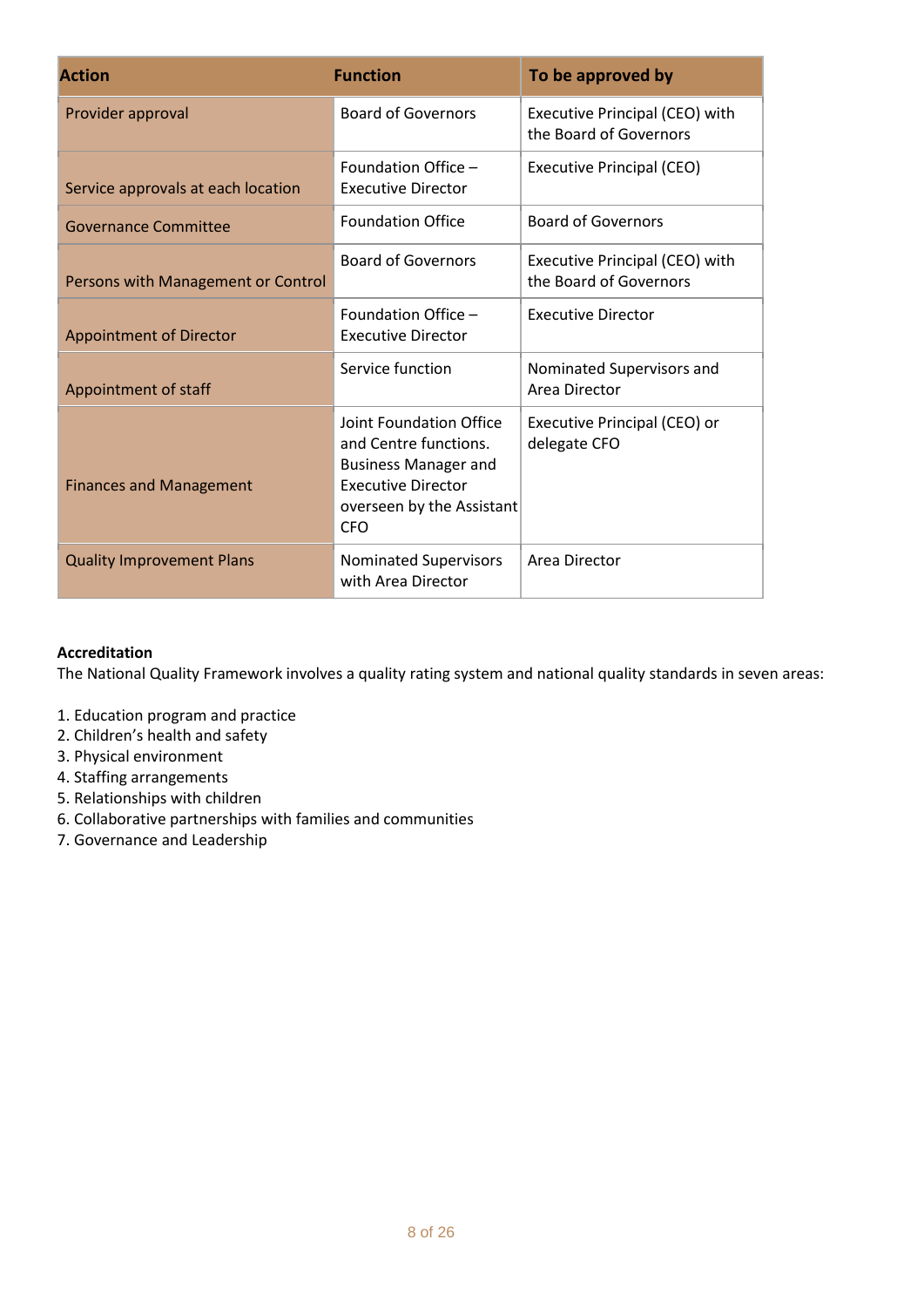### <span id="page-8-0"></span>**C. Governance, Leadership and Management**

### <span id="page-8-1"></span>**Introduction**

Governance is the system or process by which organisations are directed, controlled and held accountable to ensure that the right decisions are made. We recognise the importance of having a framework of rules, relationships, systems and processes within and by which authority is exercised and controlled in the organisation. Narnia Early Learning centres are governed by the Education and Care Services National Regulations under the Education and Care Services National Law as well as the National Quality Standards as stipulated by Australian Children's Education and Care Quality Authority. We view good governance, leadership and management as essential to our provision of quality education and care in a responsible manner.

### <span id="page-8-2"></span>**Explanation**

Narnia Early Learning Centres are owned and operated by St Philip's Christian Education Foundation, who is The Approved Provider for the Early Learning Centres.

### <span id="page-8-3"></span>**Board of Governors**

The Board of Governors of the Foundation has ultimate jurisdiction and responsibility for the effective management and legal compliance of the early learning centres. The Executive Director will submit regular reports to the Board of Governors.

### <span id="page-8-4"></span>**Reporting Responsibilities**:

**Nominated Supervisor's Report:** A Nominated Supervisor's Report is to be furnished by each Nominated Supervisor in the form prescribed each month and presented to the Area Director in time for the Nominated Supervisor's monthly meeting with the Area Director.

**Finance Reports:** The Business Manager submits quarterly financial reports to the Narnia Finance and Resources meeting 6 monthly. This meeting includes the CFO, Assistant CFO, Executive Director, Area Manager and Business Manager.

**Executive Director's Report:** The Executive Director reports to the Board of Governors quarterly outlining progress of the Strategic Plan.

**Area Director 's Report:** This report combines elements of the Nominated Supervisors' Reports, the finance report and other notable matters or concerns. It is required to be submitted to the Executive Director 1 week prior to the quarterly Board meetings.

**Annual Reports:** a combined Annual Report is to be presented to the Executive Principal and the Foundation AGM each year. This will be the responsibility of the Executive Director. The Annual Finance Report is to form part of this report and is the responsibility of the Business Manager.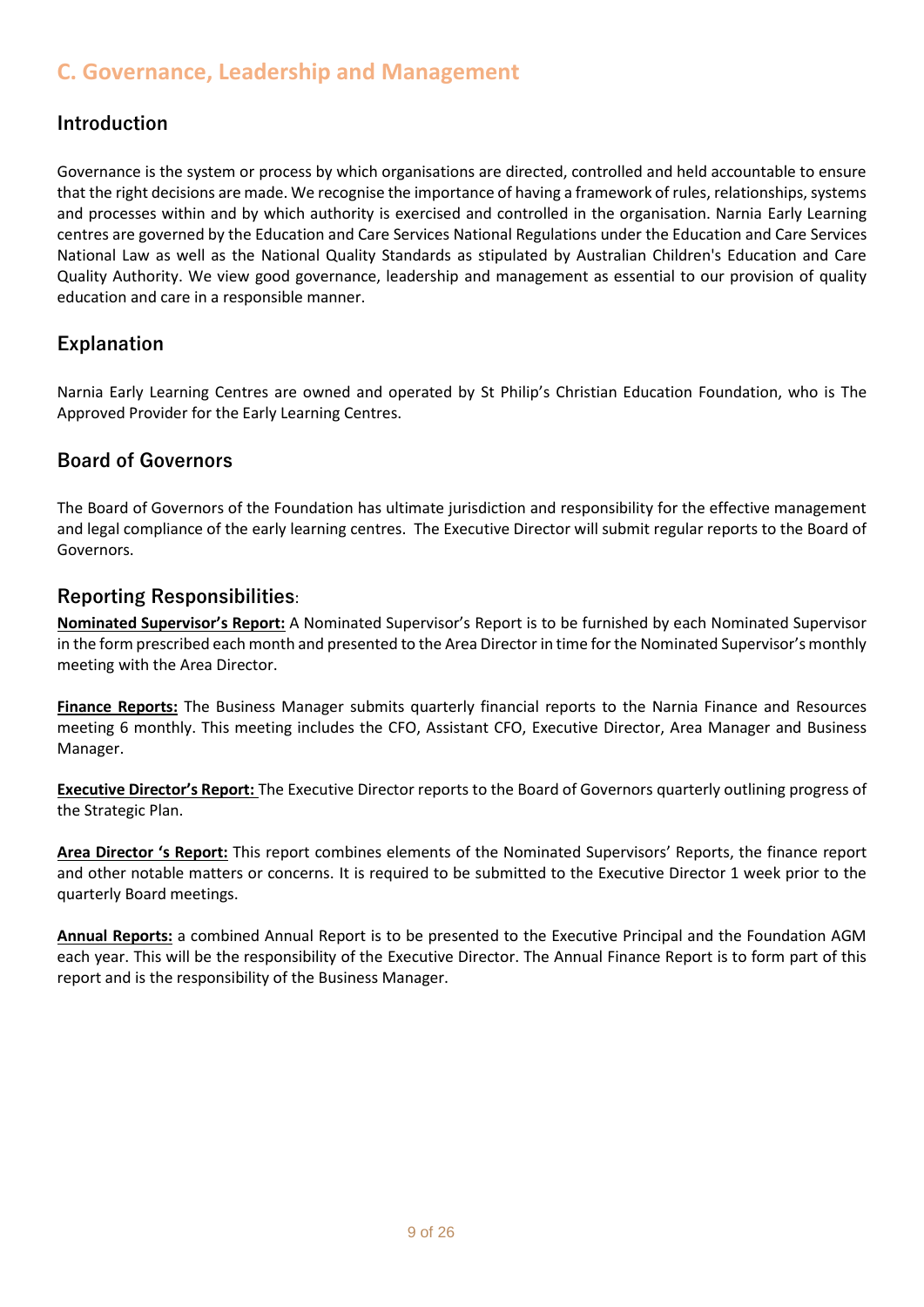# <span id="page-9-0"></span> **Organisational Structure**

#### *(Direct Reports)*

| St Philip's Christian Education Foundation Ltd Board of Governors (Approved Provider) |                                             |  |  |
|---------------------------------------------------------------------------------------|---------------------------------------------|--|--|
| Executive Principal (CEO)                                                             |                                             |  |  |
| Executive Director (Board's delegate for Person with Management or Control)           |                                             |  |  |
| Area Director                                                                         | Vet Co-ordinator<br><b>Business Manager</b> |  |  |
| <b>Centre Nominated Supervisors</b><br>(Centre Directors)                             | Administration and Finance Staff            |  |  |
| <b>Operational Personnel</b><br>(Educators and Administration)                        |                                             |  |  |

### 6 monthly Finance and Resource meetings held to discuss Narnia matters. (CEO, CFO, Assistant CFO, Executive Director, Area Director and Business Manager)

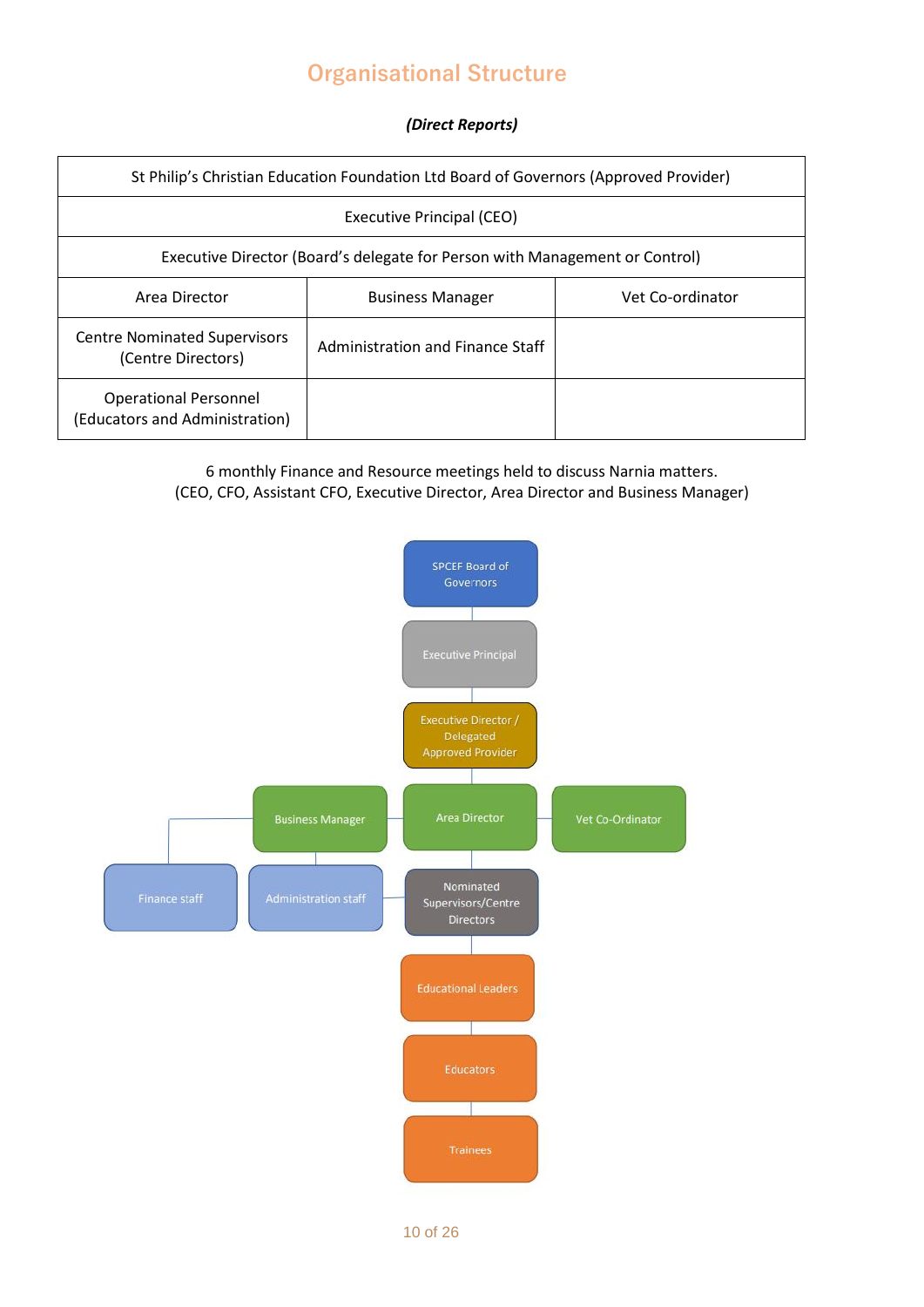### <span id="page-10-0"></span>**D. Roles and Responsibilities**

<span id="page-10-1"></span>**Executive Principal** – ensures the vision for quality Christian early learning is established and maintained. Oversees all approvals and matters in regard to Approved Provider, Service Approval, Nominated Supervisor, Employment of Foundation Staff (Executive Director), Governance Matters and reporting to the Board of Governors.

<span id="page-10-2"></span>**CFO** - oversees all financial processes, accounting and auditing processes and coordinates any bank loans for the early learning centres. Reports to the Executive Principal.

<span id="page-10-3"></span>**ACFO** – establishes the Service Agreements and assists the CFO.

<span id="page-10-4"></span>**Executive Director**- ensures the operation and vision of the Early Learning Centres are integrated effectively and oversees the outworking of the Strategic Plan, quality of the services, the development and appraisal of the Area Director, Business Manager and Vet Co-ordinator, coordinates the development of new centres and reports to the Executive Principal.

<span id="page-10-5"></span>**Area Director** – is responsible for the day to day oversight and management of all Narnia Early learning centres to ensure quality centre-based programs, environments and staff including the development and appraisal of Directors. The Area Director is responsible for compliance and all aspects of the NQF including the Assessment and Rating of each centre.

<span id="page-10-6"></span>**Business Manager** – The overall administration of Early Learning Centres is centralised at the Waratah office with administration support in each centre. The Manager will manage all matters relating to the Child Care Subsidy System and Centrelink for Child Care Subsidy payments. The Business Manager is responsible for the overall budget and centre based budgets and projected financial planning, accounts payable and management of centre's debtors. This role coordinates the bookkeeping and payroll processes for all Centres and reports to the Executive Director. The Business Manager will submit regular financial and business reports to the Board of Governors and the Finance and Resource meetings.

The Business Manager has had training and years of experience in the use of third-party software and understands the requirements of the CCS legislation. The role includes the training and supervision of admin employees in each centre. This training will include specific training in Qikkids, the designated third-party software. Admin staff will periodically receive additional training in Qikkids management as required. The Business Manager continually monitors the admin staff in the centres to ensure training has been effective and to continually upskill staff in CCS operations.

<span id="page-10-7"></span>**Vet Co-Ordinator** - The Narnia VET Coordinator is directly responsible to the Executive Director of Narnia to establish, grow and promote the Certificate 111in Early Childhood Education and Care to train and develop future early childhood staff.

<span id="page-10-8"></span>**Director/ Nominated Supervisor** – Leads their Centre and coordinates enrolment processes, programs, and staff employment. The Nominated Supervisor will be responsible for the leadership and management of the daily operation of the centre and will appoint, direct and supervise the educational responsibility for the well-being and effectiveness of the staff and children. The Director, with the Area Director, is responsible for the employment and ongoing, continuous development of staff.

All Staff will be properly inducted by following the Staff Induction Checklist. Every effort will be made to ensure continuity of key centre staff. All staff managing centres or working directly with children will be fit and proper persons.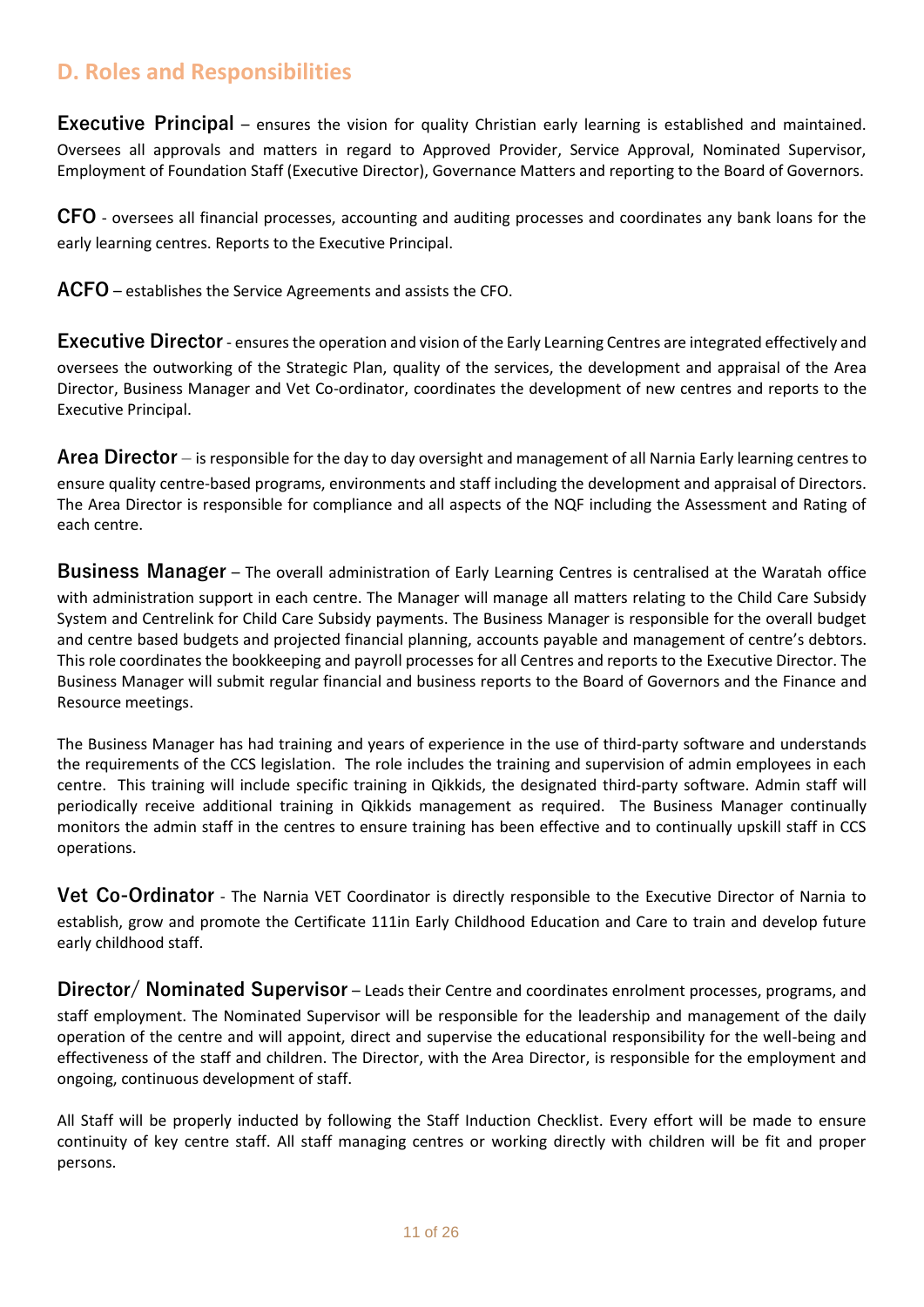<span id="page-11-0"></span>**Administration Assistant**– Each Narnia Early Learning Centre will employ a person as an Administration Assistant whose responsibility will be to administer the parent accounts and childcare fees for the service, and the childcare subsidy (CCS) entitlements for each family with children enrolled in the centre. They report to the Nominated Supervisor on matters relating to enrolments, wait list, fee payments and other general administration matters and they report to the Narnia Business Manager on matters relating to CCS and debtors. **Operational Personnel** - The Educators are directly responsible in a day to day context to the Nominated Supervisor. They are responsible for the daily care and nurture of young children, planning and delivering stimulating educational programs and maintaining accurate records.

# <span id="page-11-1"></span>**E. Programs and Policies**

<span id="page-11-2"></span>**Curriculum/Learning/Activity programs;** should reflect the Christian perspective of SPCC. Refer to the Program policy. [https://narniapreschoolecc.com.au/wp-content/uploads/2020/08/The-Program-Curriculum-](https://narniapreschoolecc.com.au/wp-content/uploads/2020/08/The-Program-Curriculum-Development.pdf)[Development.pdf](https://narniapreschoolecc.com.au/wp-content/uploads/2020/08/The-Program-Curriculum-Development.pdf)

<span id="page-11-3"></span>**Enrolment Forms:** The Application for Enrolment Form is an online form for parents to complete and the full Enrolment Form is the standard Narnia form.

These are printed and filed on the children's confidential files which are held in a locked cupboard.

<span id="page-11-4"></span>**Parent's Information:** Information for parents regarding Enrolment, Settling in, Routines, Daily Requirements and Policies is located on the website and is approved by the Area Director.

<span id="page-11-5"></span>**Policy Management**: policies are established according to NQF requirements. These are published on the Narnia website [https://narniapreschoolecc.com.au/our-policies/.](https://narniapreschoolecc.com.au/our-policies/) Hard copies are available for parents at each centre. The Area Director is responsible to ensure all centres are compliant. Policies will be reviewed every 3 years as a minimum however more regularly as need determines.

The policy review process begins in our Directors Group meeting. Directors from each centre re-read the policy to be reviewed and check its currency against the Regulations and relevant legislation. The researched information and the current policy are discussed at the Directors group meeting and each centre's practice is considered. If each centres practice differs, the policy remains constant however, the procedures are centre specific. Directors take the draft policies to centre staff and parents for comments prior to finalising the policy. Once finalised, the policy is placed on the website and printed and kept in the policy folder.

### <span id="page-11-6"></span>**Risk Management**

Centre Based- Risk Management reports are to be completed by the Centre Nominated Supervisor and provided to the Area Director on an annual basis. The Risk Management Policy is the responsibility of the Area Director. CCS Assurance - Narnia is committed to safe-guarding against all forms of fraud. Narnia Early Learning works to strict budgets based on firm enrolled numbers. Administration staff in each centre are required to reconcile weekly CCS payments against enrolment utilisations and subsidy claims. Monthly reconciliations in the business financial accounts are to be checked by the Assistant CFO to ensure accurate reporting. This is to be cross-checked against weekly reconciliations. The company's accounts are to be audited each year by a registered auditor.

The Business Manager monitors all messages from CCS in the third party software to ensure documentation is correct and that staff are complying to CCS guidelines (e.g. Attendances being submitted correctly and within the CCS enrolment dates, Confirmations of enrolments by parents etc)

All centre fee records are kept in a Qikkids cloud-based filing system and are only accessible by the Approved Provider, CFO and Assistant CFO, the respective centre Nominated Supervisors and the respective admin person in each centre. The centres will maintain a confidentiality policy that ensures that all parent and child records are kept strictly confidential. [https://narniapreschoolecc.com.au/wp-content/uploads/2021/09/Privacy-Confidentiality-Privacy-](https://narniapreschoolecc.com.au/wp-content/uploads/2021/09/Privacy-Confidentiality-Privacy-Collection-Statement-1.pdf)[Collection-Statement-1.pdf](https://narniapreschoolecc.com.au/wp-content/uploads/2021/09/Privacy-Confidentiality-Privacy-Collection-Statement-1.pdf)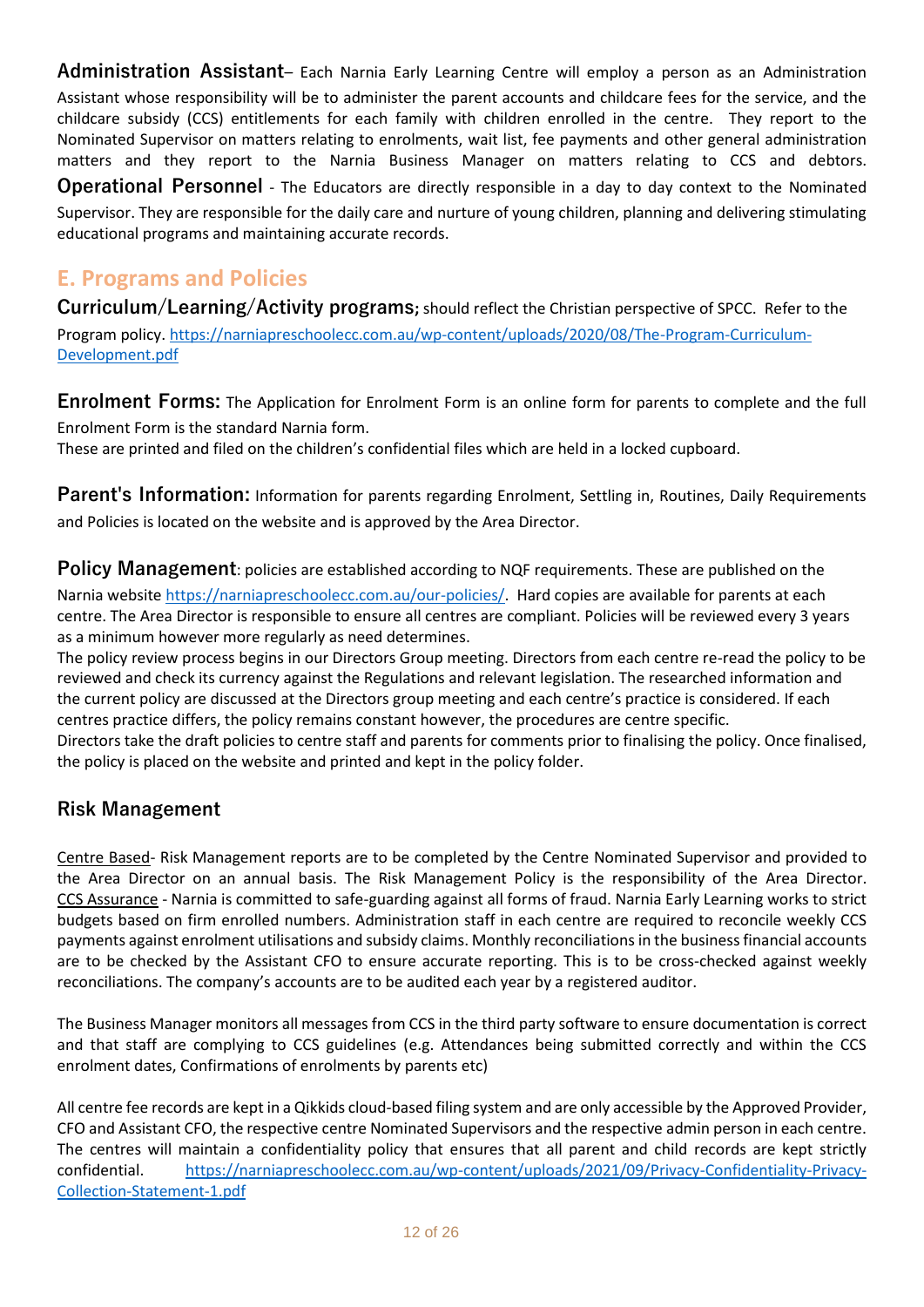<span id="page-12-0"></span>**Maintenance:** Each centre should refer to their individual service agreements with their respective schools. Requests for maintenance may be registered in the school's maintenance request system where Narnia is a tenant of the School. The cost of these maintenance works is charged to the Centre by the school. All general repairs and maintenance are the responsibility of the Nominated Supervisor.

# <span id="page-12-1"></span>**F. Development and Marketing**

<span id="page-12-2"></span>**Development of new centres:** The Executive Director is vested with the responsibility to outwork the agreed development plan at each site and the overall goals for the entity. This aspect is overseen by the Executive Principal.

<span id="page-12-3"></span>**Facility Setup:** The physical environment of an early learning program is often referred to as the "third teacher". The set-up of Narnia facilities affects the quality of the program. A high-quality early learning environment is rich, responsive, relevant, and respectful. The Executive Director oversees this area.

<span id="page-12-4"></span>**Enquiry process:** all enquiries about new centres should be referred to the Executive Director.

<span id="page-12-5"></span>**Use of corporate branding and naming** (logo, letterhead etc): Established branding and naming is to be used in each Centre and its application is to be approved by the Executive Principal.

<span id="page-12-6"></span>**Signage:** must be according to the corporate style guide and approved by the Executive Director.

<span id="page-12-7"></span>**Website:** contains information that is applicable for all Centres and specific information for each location. The Business Manager acts as the webmaster for this site. The contents of the website are approved by the Area Director.

<span id="page-12-8"></span>**Marketing**: Start up and ongoing marketing plans are established and coordinated by the Executive Director.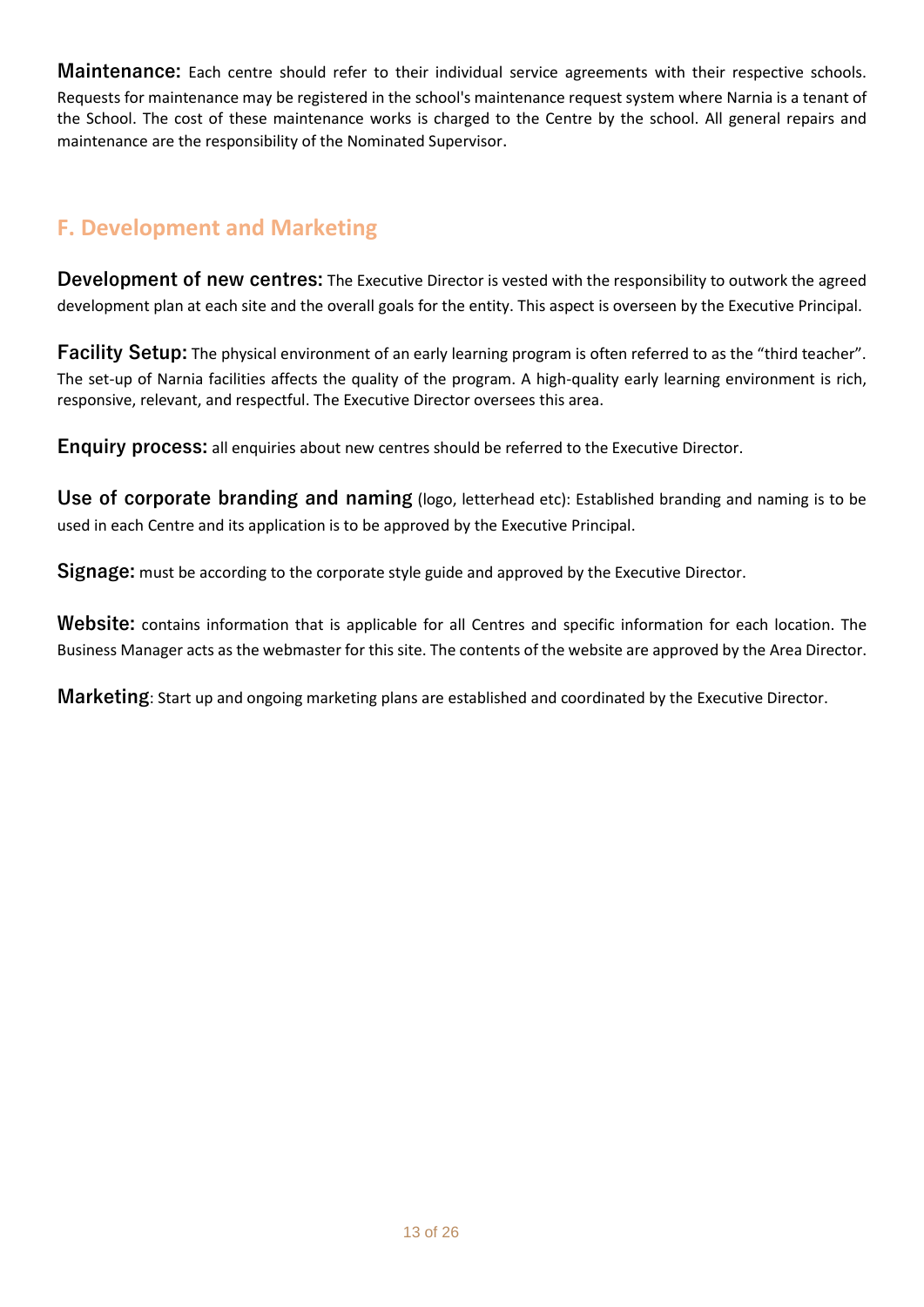# <span id="page-13-0"></span>**G. Employment and Human Resources**

<span id="page-13-1"></span>**Appointment of Christian staff:** as is the case in all our schools only Christian staff will be employed.

<span id="page-13-2"></span>**Appointment of Foundation Staff:** appointed by the Executive Principal.

<span id="page-13-3"></span>**Appointment of Area Manager**: appointed by Executive Director.

<span id="page-13-4"></span>**Appointment of the Nominated Supervisor:** appointed by the Executive Director.

<span id="page-13-5"></span>**Appointment of Centre Staff:** are appointed by the Nominated Supervisor. Selection panels should include the Area Director. Trainees can be appointed by the Nominated Supervisor.

<span id="page-13-6"></span>**Staff Code of Conduct:** The SPCC Staff Code of Conduct applies to all employees. Staff should be given a copy of the code on engagement and asked to sign that they agree to work under the code.

<span id="page-13-7"></span>**Staff Induction:** New staff are inducted using the Narnia staff induction checklist (appendix 2)

<span id="page-13-8"></span>**Staff involvement in whole organisational events e.g. Staff Conference**: it is desirable that all staff are able to attend the SPCC Staff Conference each year. Planning to this end needs to be included in the program of each centre.

<span id="page-13-9"></span>**Staff involvement in Narnia all staff events**: All Narnia staff are required to attend the Narnia development day in January. Part time staff are to adjust working days to enable them to attend. Staff are also required to attend the end of year wrap up day in December. Part time staff are to adjust their work days if possible to enable them to attend.

<span id="page-13-10"></span>**Workers Compensation**: All staff related accidents and incidents that may involve a Worker's Compensation claim are to be notified in the first instance to the Nominated Supervisor of the Centre.

<span id="page-13-11"></span>**Continuous Improvement:** The Centre Nominated Supervisor will regularly consider the statement of philosophy in consultation with staff, families and their community. The Nominated Supervisor will lead the vision for the centre and develop centre based goals as part of the Quality Improvement plan.

#### Staff Development and Training

The performance of Educators and other employees will be evaluated and managed in a systematic way, including having individual development plans in place to support performance improvement. Each staff member is provided with a Reflective Journal and Professional Development Record to record their professional goals and strategies, individual development plan and progress notes, goal reflections, appraisal records and professional development reflections.

Staff will establish personal professional goals towards their ongoing development. One of these goals is to link with the goals of the centre each year. Early Childhood Teachers are required to set at least one goal that links to the Australian Professional Standards for Teachers.

#### Skill Development

Skill development of staff will be determined by changes in legislation, Quality Improvement Plan, Centre based goals and staff professional development goals.

This includes ongoing training in CCS for the administration staff.

Staff appraisal will be held formally each 12 months with progress towards goals being reviewed 6 monthly. In addition, monthly "pit stops" with the Nominated Supervisor or Educational Leader will occur to support staff in performance improvement and well-being. This will encourage a staff focus on development and improvement. Regular meetings ensure staff are progressing towards their goals. Whole Staff meetings are held monthly.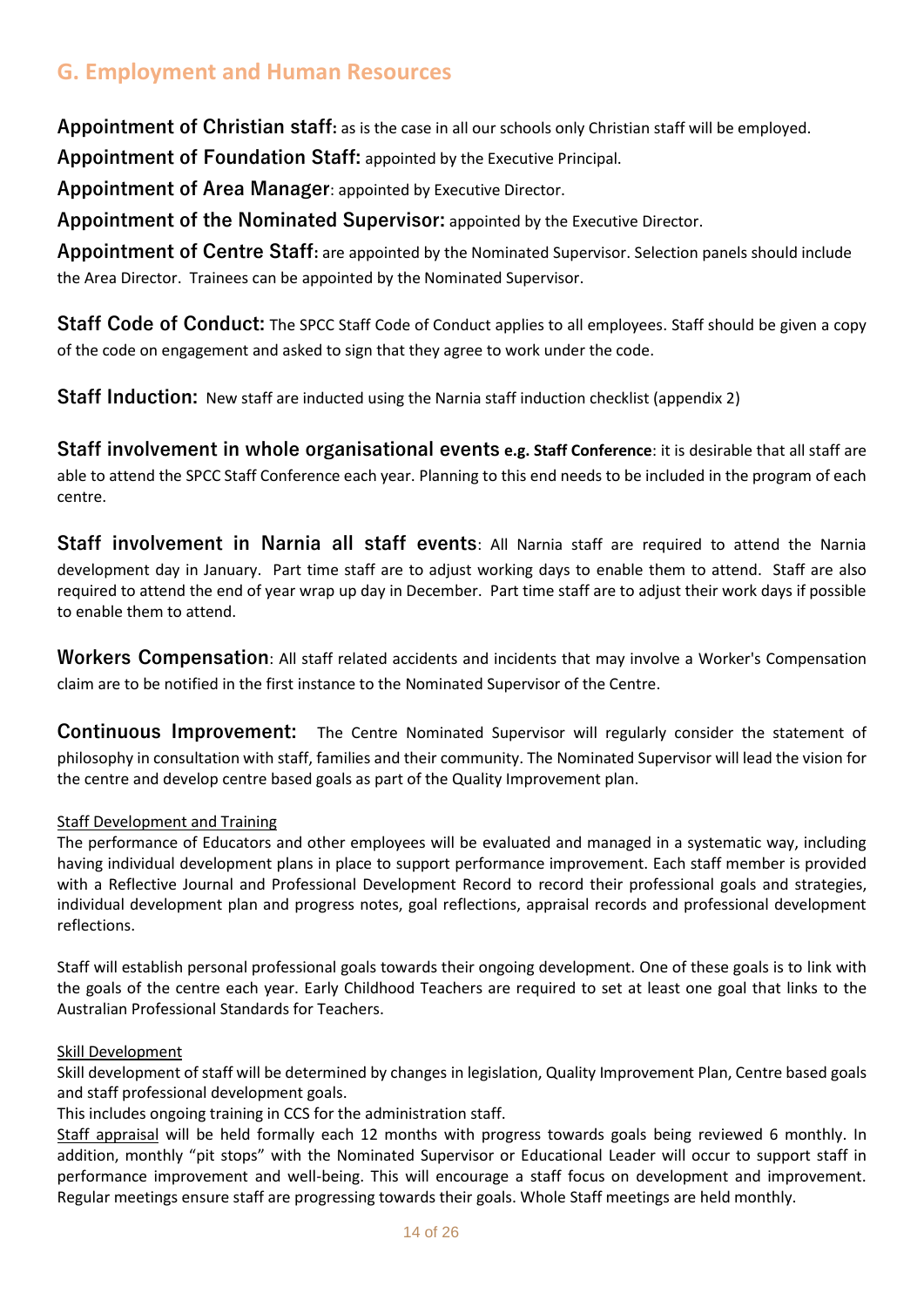### <span id="page-14-0"></span>**H. Finance and Administration**

<span id="page-14-1"></span>**Establishment Costs:** Any expenses and time given by Foundation staff to the establishment of a new centre is a gift to the new entity under the Foundation until such time as the new centre generates its own income. All services provided once the new centre is operational will be covered by the Corporate Levy. A waiver or reduction of the corporate levy will be considered for the first 12 months of operation. Any surplus funds from existing services will be used at the discretion of the Narnia Governance Team for future development and ongoing improvement of current facilities.

<span id="page-14-2"></span>**ICT Services:** The Director of ICT Services for the Foundation will provide services in regard to IT infrastructure, computers and software, telephones and PA, security systems, emergency alarms etc.

<span id="page-14-3"></span>**Fees charged and approval of fees:** Annually a proposal for the fees charged is to be presented to the Board of Governors by the Executive Director and the Business Manager. This is then tabled at the Board of Governors for ratification.

Narnia Early Learning Centres will maintain a fair and competitive fee policy based on market supply and demand. (See separate Parent Fee Policy for details - [https://narniapreschoolecc.com.au/wp-content/uploads/2018/11/Fees-](https://narniapreschoolecc.com.au/wp-content/uploads/2021/06/Fees-Policy-Gosford.pdf)[Policy-Cessnock.pdf\).](https://narniapreschoolecc.com.au/wp-content/uploads/2021/06/Fees-Policy-Gosford.pdf)

<span id="page-14-4"></span>**Budget approval:** each Centre Director will collaborate with the Business Manager to establish proposed budgets. These will be presented to the CFO who will agree upon after discussion. Board ratification is also required. Budgets are prepared by the Business Manager in consultation with the Area Director for Narnia Centres.

<span id="page-14-5"></span>**Out of budget approvals**: proposals are considered by the Area Director. Expenditure up to \$5,000 can be approved by the centre Director. Expenditure between \$5,000 and \$10,000 can be approved by the Area Director. Budgets over \$10,000 need to be presented with a "Board" paper to Foundation Office. \$100,000 plus will require a Board paper and to be approved by the Board of Governors.

<span id="page-14-6"></span>**Payroll Administration**: This will be done centrally from the Foundation Office. This is the responsibility of the Foundation Senior Payroll Officer.

<span id="page-14-7"></span>**Recovery of costs to schools**: Rent is paid by Narnia where the licensed premises are owned by the host school. Service Agreements between the centre and the respective school are written and approved by the Narnia Governance Team.

<span id="page-14-8"></span>**Corporate Levy**: This should be budgeted and paid monthly.

<span id="page-14-9"></span>**Operational deficits/ surpluses**: every effort must be made to ensure we are wise stewards and that each centre is financially viable and contributing to the overall organisation. The Early Learning entity must operate so that all expenses are contained well within the entity.

### **Use of surpluses**:

The distribution of surplus funds generated in any of the centres is not at the discretion of the centre but is a board decision. Any surpluses will be utilised as per approval of the Board. The reasons for this are:

1. The ELC is a separate entity and combining finances with the school will confuse proper and accurate accounting of both the school entity and the ELC entity.

2. ELC funds will remain separate to SPCC school funds.

3. The respective schools will appropriately charge the Early Learning Centres for all services rendered through the Service Agreement.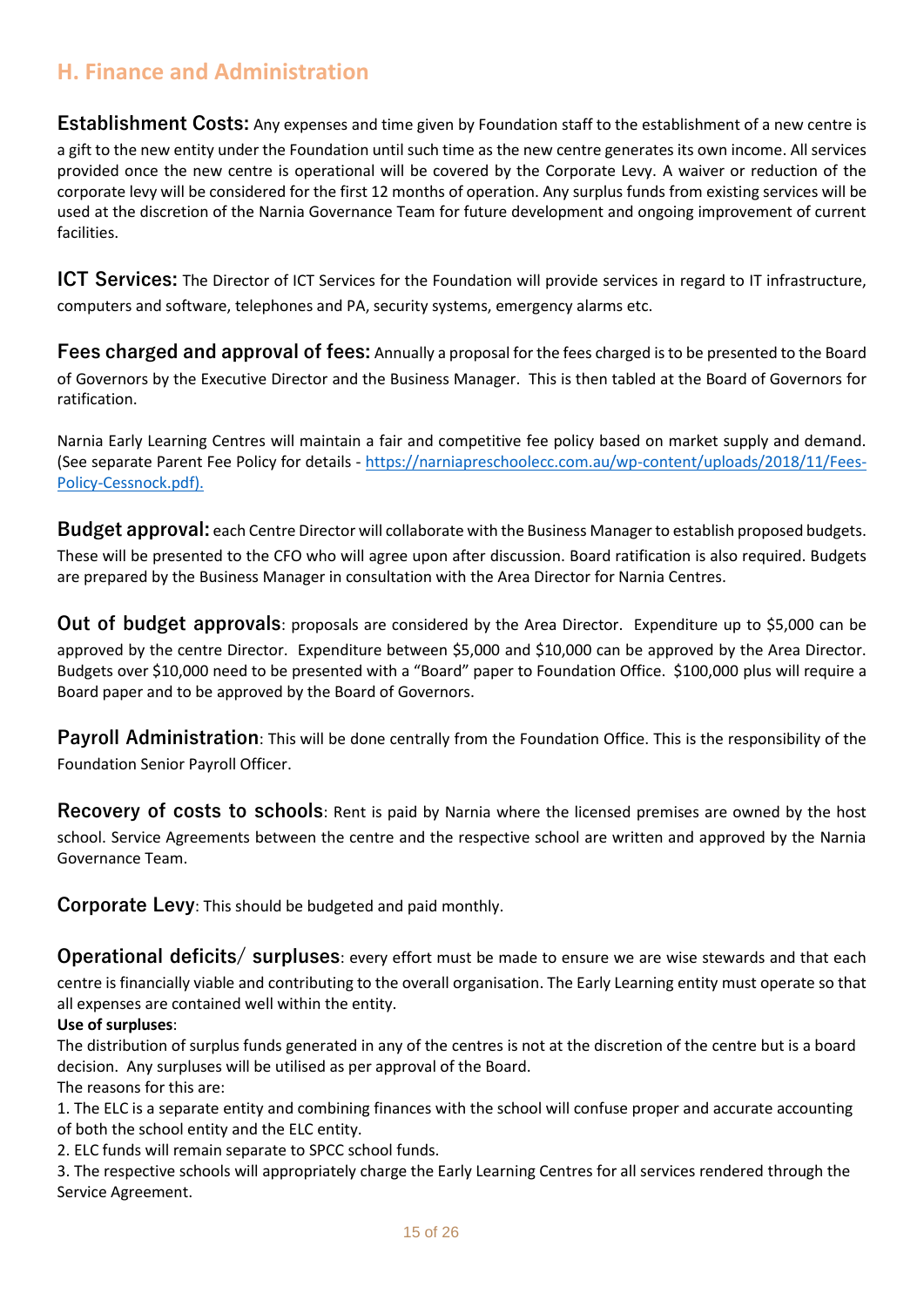<span id="page-15-0"></span>**Accounting**: accounting will be centralised for the Early Learning entity with each centre accounted for separately. Therefore, financial management will be done centrally for all ELCs. We use the TASS financial system. The Business Manager liaises with the CFO and Assistant CFO for support and recommendations involving the finances of Narnia.

<span id="page-15-1"></span>**Third Party Software**: We will use Qikkids as the third-party software for all Centres. This will be operated locally at each centre.

<span id="page-15-2"></span>**Management Reports** - provided each quarter and showing actual against budget for each centre, and a combined summary for the entity. Reports are required at the end of March, June, September and December. These reports will be presented at the Narnia Finance and Resource meetings.

<span id="page-15-3"></span>**Record Keeping**: Adequate records need to be maintained and kept secure according to the National Quality requirements. Narnia records are also the property of the Foundation not just the Centre and need to be kept according to the Foundations record keeping policy.

CCS Record-Keeping & Retention Policies

All Child Care Subsidy records will be maintained through Qikkids and regular reconciliations completed with remittance statements in PRODA.

Attendance records of all children enrolled in our services will be kept securely in our Qikkids files. The QK Kiosk software will record all attendance times through an online sign-in facility in the foyer of each centre.

Records of all fee statements are to be kept for a minimum of seven (7) years.

Narnia will keep the following records:

- Complaints made to the provider, or to any of the services of the provider, relating to compliance with the Family Assistance Law
- Record of attendance for each child for whom care is provided (regardless of eligibility for CCS or ACCS, including records of any absences from care)
- Statements of documents demonstrating that Additional absence days in excess of the initial 42 absent days meet the criteria
- Copies of invoices and receipts issued in relation to the payment of child care fees
- Copies of all Statements of Entitlement issued and any statements issued to advise of a change in enrolment

Narnia will keep written records of the following:

- Any notice given to a state or territory body about a child at risk of abuse or neglect
- Copies of the evidence and information provided with an application for approval about persons with management or control of the provider and persons responsible for the day to day operation of the services
- Any evidence or information produced to obtain police checks and working with children checks for personnel and to support any statements about these checks in an application for the provider or service approval

### <span id="page-15-4"></span>**Confidentiality and Privacy:**

Narnia is committed to protecting the privacy of children, families and staff. All information and documentation of a personal, private or sensitive nature will be stored securely and treated appropriately. Photographs of children will only be used with parent permission.

All centre fee records are kept in a Qikkids cloud-based filing system and are only accessible by the Approved Provider, CFO and Assistant CFO, the respective centre Nominated Supervisors and the respective admin person in each centre. The centres will maintain a confidentiality policy that ensures that all parent and child records are kept strictly confidential. [https://narniapreschoolecc.com.au/wp](https://narniapreschoolecc.com.au/wp-content/uploads/2021/09/Privacy-Confidentiality-Privacy-Collection-Statement-1.pdf)[content/uploads/2021/09/Privacy-Confidentiality-Privacy-Collection-Statement-1.pdf](https://narniapreschoolecc.com.au/wp-content/uploads/2021/09/Privacy-Confidentiality-Privacy-Collection-Statement-1.pdf)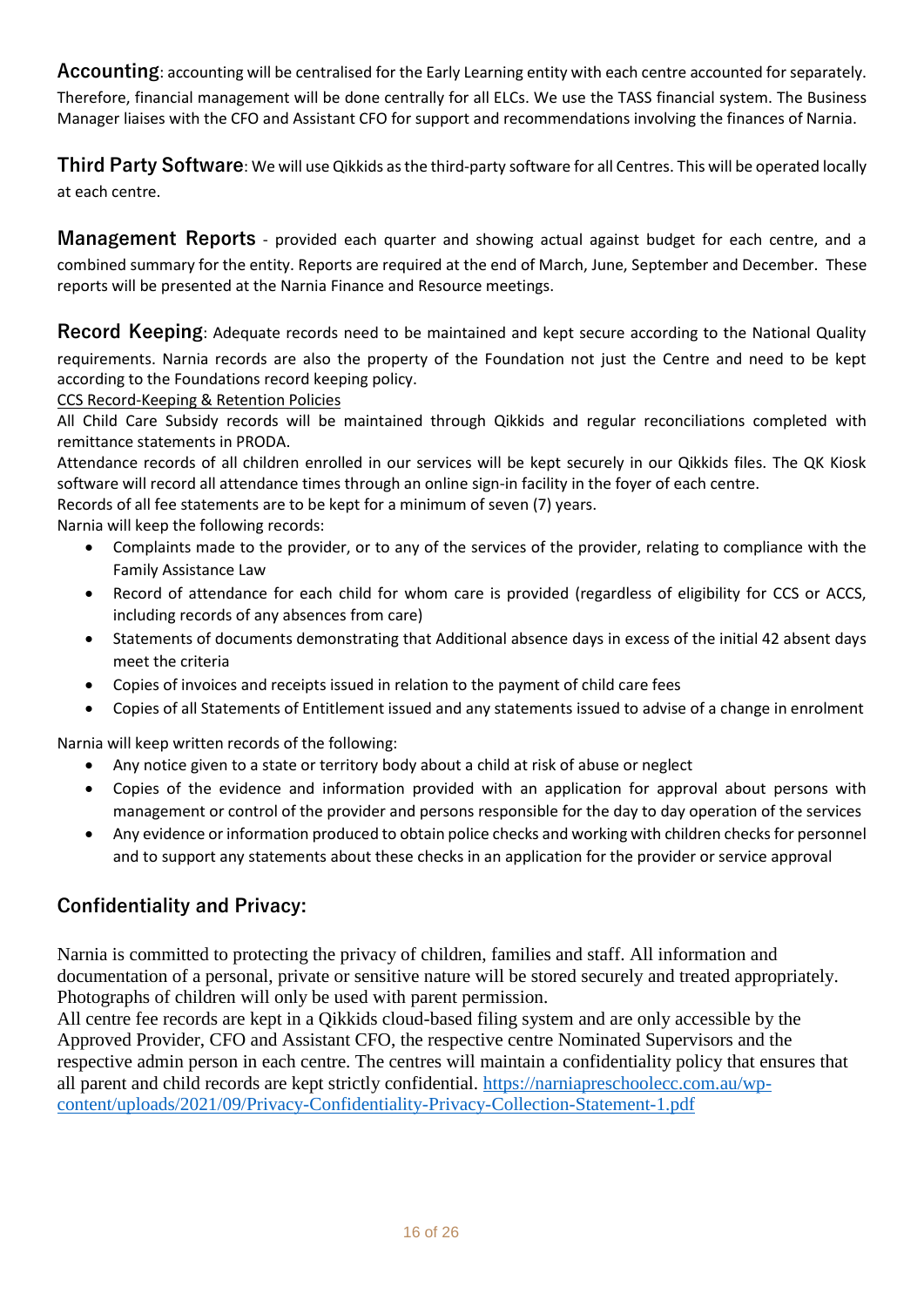# <span id="page-16-0"></span>**I. Child Care Subsidy (CCS) Operations**

Providers, managers and educators must be fit and proper persons to operate a child care service and to administer CCS and ACCS. Specified personnel must be fit and proper persons, whether or not they are required to use the CCS system.

### **Fit and proper evidence requirements:**

| <b>Checks made of all</b><br>persons with:                   | <b>ASIC Person</b> | <b>Bankruptcy/</b><br><b>Insolvency</b> | <b>National</b><br><b>Criminal</b><br><b>History</b> | <b>Working with</b><br><b>Children Card</b> |
|--------------------------------------------------------------|--------------------|-----------------------------------------|------------------------------------------------------|---------------------------------------------|
| Management or control of<br>a provider                       |                    |                                         |                                                      |                                             |
| <b>Day-to-day Operational</b><br>responsibility of a service |                    |                                         |                                                      |                                             |
| <b>Family Day Care Educators</b>                             |                    |                                         |                                                      |                                             |

The numbers of operational personnel at each centre will be determined by the number of enrolled children and will be adjusted as needed

#### **PRODA**

The purpose of PRODA is to verify a person's digital identity. Once their identity has been verified through PRODA, they can interact with the Australian Government online for a range of purposes without needing to verify their identity each time.

Staff who need to register with PRODA are:

- 1. Persons with Management or control of the provider
- 2. Persons responsible for the day to day operations of the service
- 3. Service contacts

Each person registered will receive a PRODA number which they need to keep secure and confidential.

Any new personnel will be registered with PRODA as required.

#### **Enrolling Children**

All children enrolled at the service needs to have a CCS enrolment notice regardless of their Child Care Subsidy eligibility status. This enrolment notice links the child, the family and the child care service. Narnia will submit an 'enrolment notice' in the third-party software (Qikkids) to indicate we have entered into an arrangement with an individual or organisation and a child.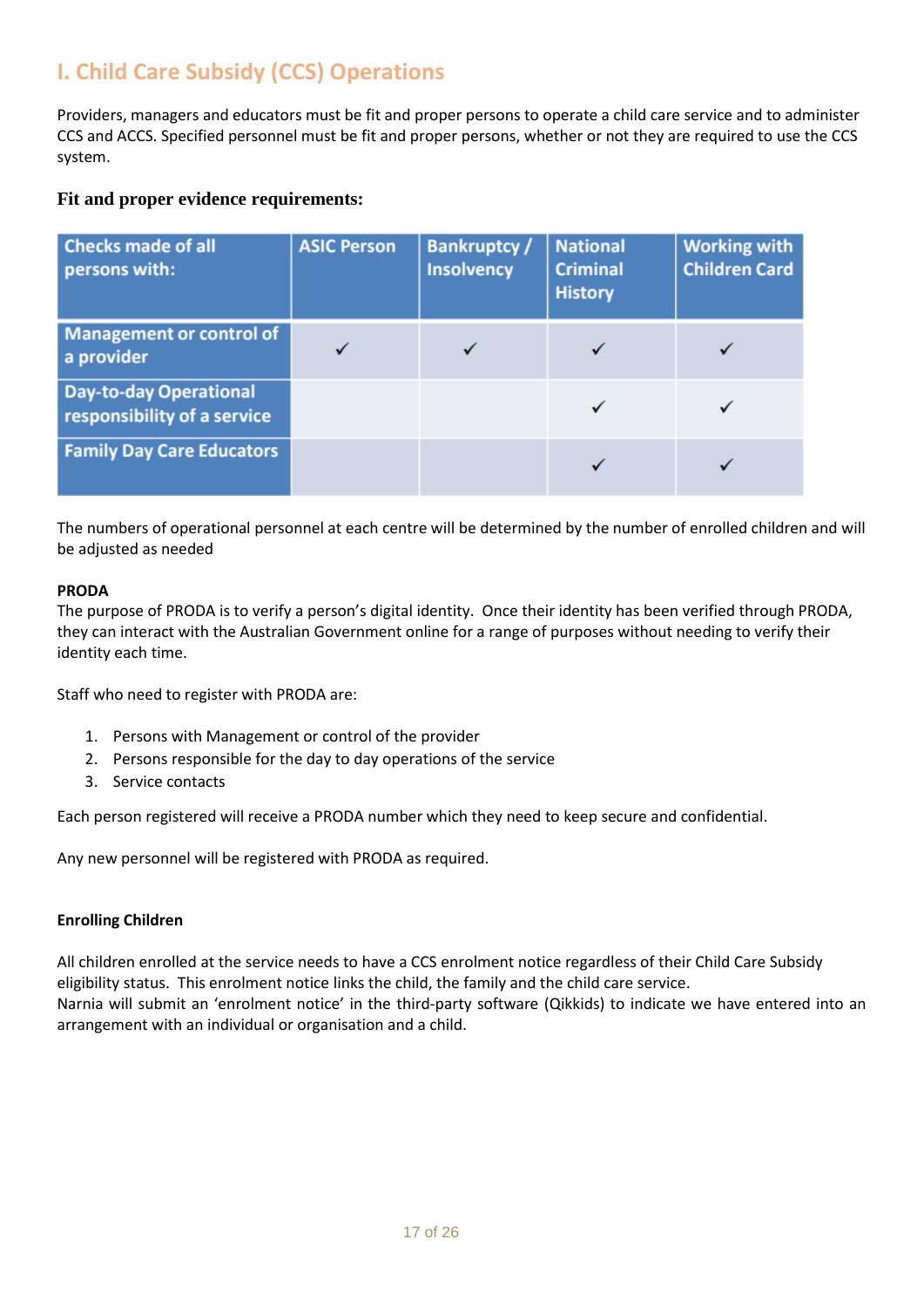# **Enrolment process**



Changes to an arrangement of care must be in writing. Narnia will update an enrolment in third party software (within 7 days of the change) when:

- An individual disagrees with enrolment
- Arrangement for care varies
- Information in an enrolment is incorrect
- The arrangement for care ends

Narnia will base the sessions of care at a service on the needs of the community.

**Attendance/Absences:** CCS and ACCS will be payable on up to 42 absent days for a child in a financial year. If a child exceeds the 42 days they **will need to provide a reason defined in the Family Assistance Law for CCS/ACCS to be paid.**

Families will be required to sign their children in and out of Narnia through an electronic system (on an iPad). This will capture the actual sign in and out times that a child attends which is a requirement for receiving CCS payments. This will be recorded through the third party software (Qikkids)

Narnia will issue a fortnightly statement, which will pass on the CCS/ACCS payments as a reduction in fees and will ensure that the individual pays their co-contribution – the gap between the CCS/ACCS paid and the actual fees charged.

If a child does not attend on their first enrolled days, CCS payments will not be paid by Centrelink until the child physically attends the service. The CCS will also not be paid at the end of a care arrangement if the child does not attend the final days of care. CCS will only be paid up to the last physical day of attendance.

An individual's eligibility for Child Care Subsidy

A child and their parent/s or carers must meet certain eligibility requirements to receive CCS **The child must be:**

- 1. Aged 13 years or under
- 2. Not attend high school (or secondary school)

Some children may be eligible outside these criteria if they have a disability or other legitimate need to access subsidised care and cannot be left unsupervised.

- 3. Meet immunisations requirements
- 4. Must be and Australian resident or defined under the *Social Security Act 1991*, or be eligible non-residents.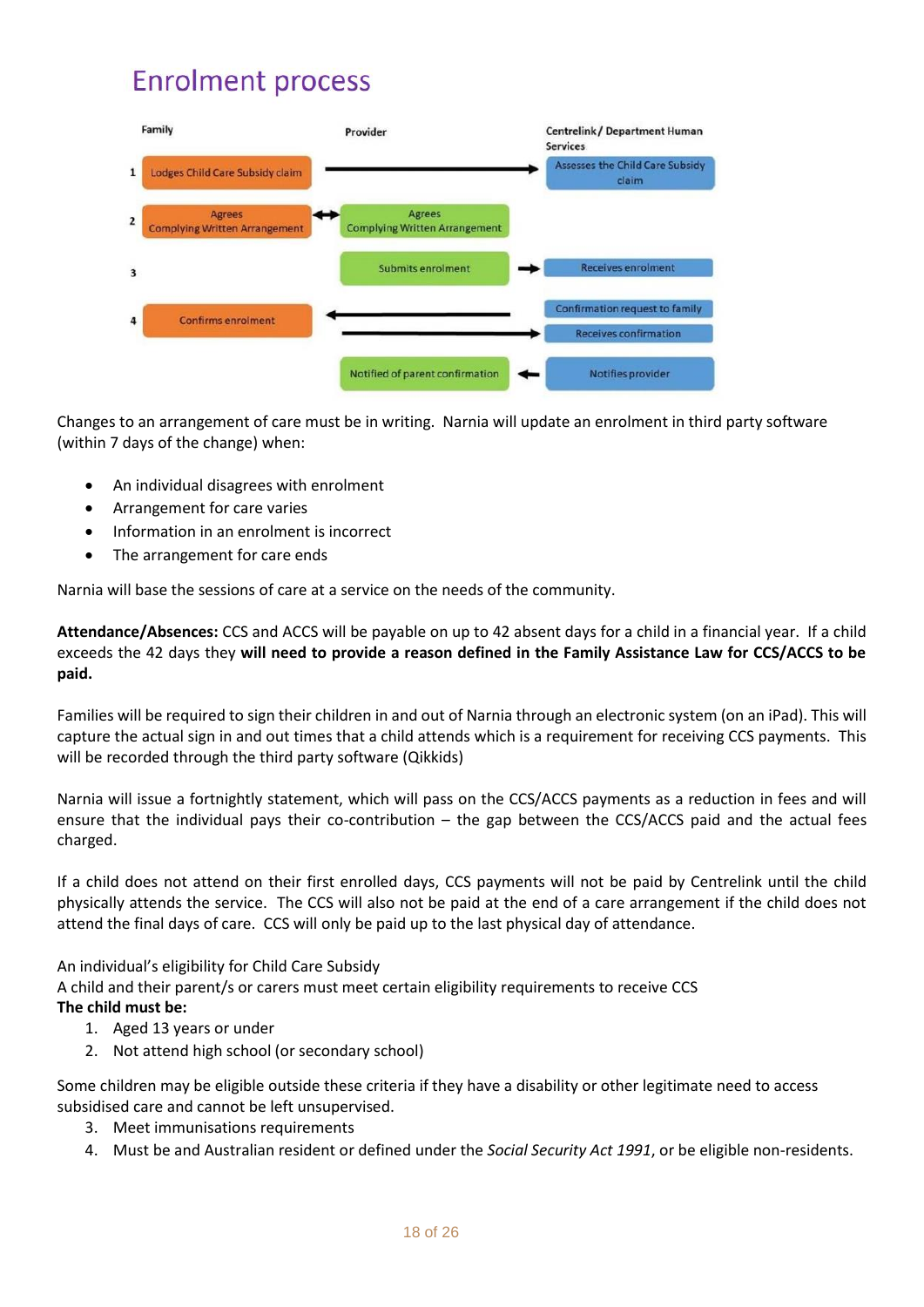### **Eligibility for CCS**

Family income is the annual adjusted income of the individual and their partner and is used to determine the percentage of subsidy to which an individual is entitled. (Chart below current as at Nov 2021)

| Your family income $\rightarrow$      | Child Care Subsidy percentage $\rightarrow$                                                         |
|---------------------------------------|-----------------------------------------------------------------------------------------------------|
| \$0 to \$70,015                       | 85%                                                                                                 |
| More than \$70,015 to below \$175,015 | Between 85% and 50%<br>The percentage goes down by 1% for every \$3,000 of income your family earns |
| \$175,015 to below \$254,305          | 50%                                                                                                 |
| \$254,305 to below \$344,305          | Between 50% and 20%<br>The percentage goes down by 1% for every \$3,000 of income your family earns |
| \$344,305 to below \$354,305          | 20%                                                                                                 |
| \$354,305 or more                     | $0\%$                                                                                               |

The hours of subsidised care per fortnight that a famliy is entitled to is determined by an activity test. A broad range of activities meet the activity test requirements, including paid work, being self-employed, carrying out unpaid work in a family business, looking for work and recognised volunteering or studying.

Low income families on combined income of \$70,015 or less a year who do not meet the activity test can access 24 hours of subsidised care per fortnight under the Child Care Safety Net.

Families who do not meet the activity test, but have a preschool aged care attending preschool in a Centre Based Day Care service, will be exempt from the activity test and be eligible for 36 hours of subsidised care per fortnight. (Chart below current as at November 2021)

| Activity level each fortnight $\rightarrow$ | Hours of subsidised care each fortnight                                      |
|---------------------------------------------|------------------------------------------------------------------------------|
| Less than 8 hours                           | 0 hours if you earn above \$70,015<br>24 hours if you earn \$70,015 or below |
| More than 8 to 16 hours                     | 36 hours                                                                     |
| More than 16 to 48 hours                    | 72 hours                                                                     |
| More than 48 hours                          | 100 hours                                                                    |

#### Hourly Caps and withholding

Hourly rate caps are the upper limit on the amount the Australian Government will subsidised approved childcare. For Narnia this is \$11.77 for (children below school age) and \$10.29 (school aged children)

### **Additional Child Care Subsidy**

ACCS provides additioanl fee assistance to support vulnerable or disadvantaged families and children.This support recognises the preventative and protective influence of quality child care on a child's health, well being and development, and the importance of continuity of care. There are 4 differents categories of ACCS.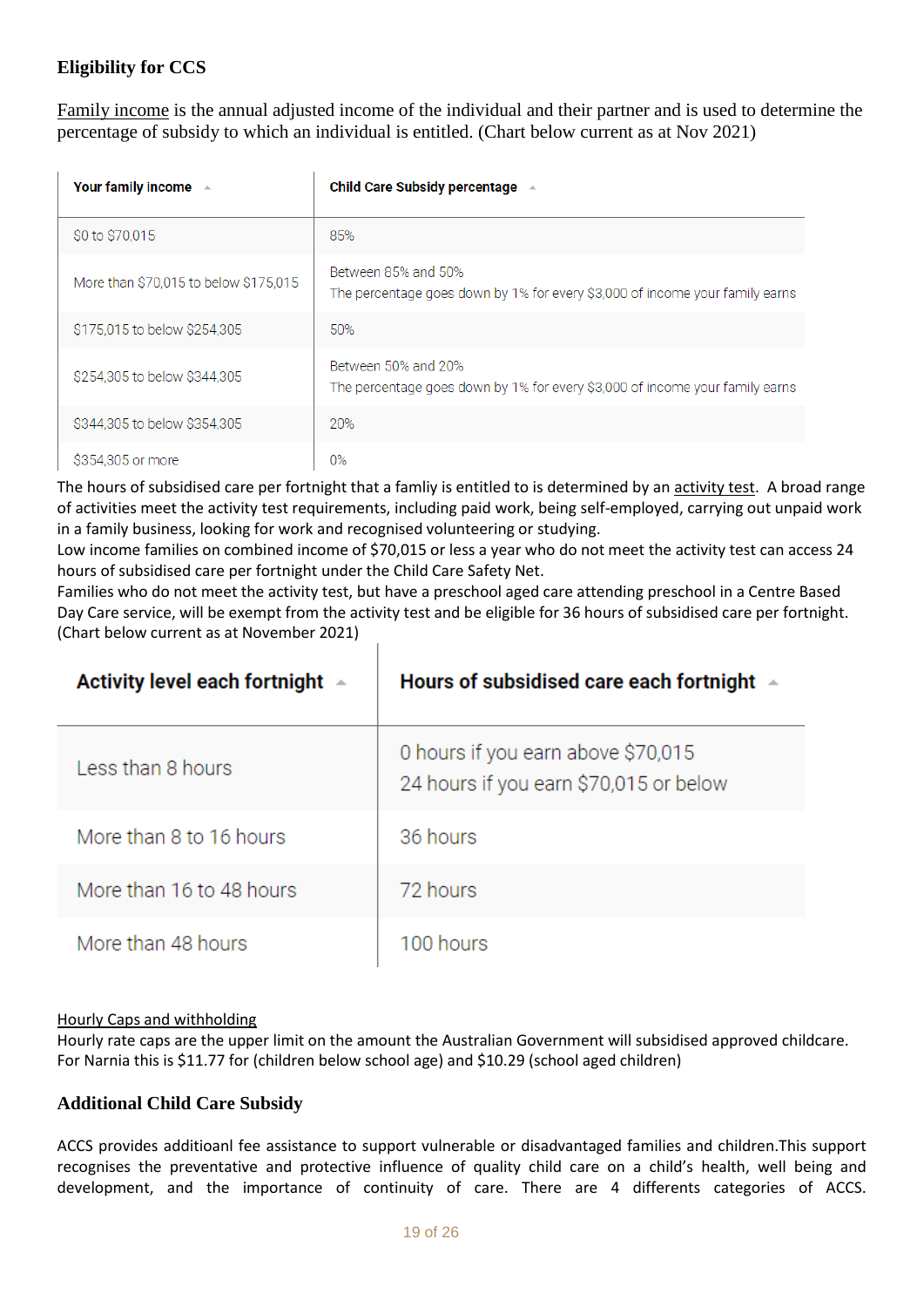- 1. Child wellbeing
- 2. Grandparent
- 3. Temporary financial hardship
- 4. Transition to work

### Narnia will submit session reports each week which include the following:

| <b>Issue</b>                                                                           | <b>Details</b>                                                                                                                                                                                                                                                                                                                                                                                                                                                                                                                                                                                                                             |
|----------------------------------------------------------------------------------------|--------------------------------------------------------------------------------------------------------------------------------------------------------------------------------------------------------------------------------------------------------------------------------------------------------------------------------------------------------------------------------------------------------------------------------------------------------------------------------------------------------------------------------------------------------------------------------------------------------------------------------------------|
| Type of report                                                                         | Can be:<br>• initial report, or<br>variation (change) to a report, or<br>- withdrawal of a report.                                                                                                                                                                                                                                                                                                                                                                                                                                                                                                                                         |
| Dates                                                                                  | Start and end dates of the week the report covers.                                                                                                                                                                                                                                                                                                                                                                                                                                                                                                                                                                                         |
| <b>Session details</b>                                                                 | Include:<br>$\blacksquare$ date<br>session start and finish times<br>attendance start and finish times (from 14 January 2019).                                                                                                                                                                                                                                                                                                                                                                                                                                                                                                             |
| Absences                                                                               | Include:<br>notification of absences (if applicable)<br>- reasons for additional absence/s (where child has used more than 42 absence days in<br>a financial year).                                                                                                                                                                                                                                                                                                                                                                                                                                                                        |
| Actual fee charged                                                                     | The actual fee charged must reflect the amount the parent was liable to pay for the<br>session of care.<br>Where the parent directly benefits from another subsidy or discount that reduces their fee<br>liability in relation to the session (that the provider knows of), the amount in this field must<br>reflect the remaining amount after the other subsidy or discount has been applied.<br>Likewise, if the parent is not liable to pay the whole fee charged for the session (because<br>a third party has accepted liability to pay some of the fee), this field must only reflect the<br>portion that the parent is liable for. |
| Other subsidies paid to<br>the provider to reduce<br>the individual's fee<br>liability | Where the actual fee charged for the session was reduced by the amount of another<br>subsidy that the parent directly benefitted from (for example, employer contribution to<br>parent's child care fees):<br>notification of other subsidies - yes/no<br>- name of other subsidy payer<br>- other subsidy amount - hourly or session amount.                                                                                                                                                                                                                                                                                              |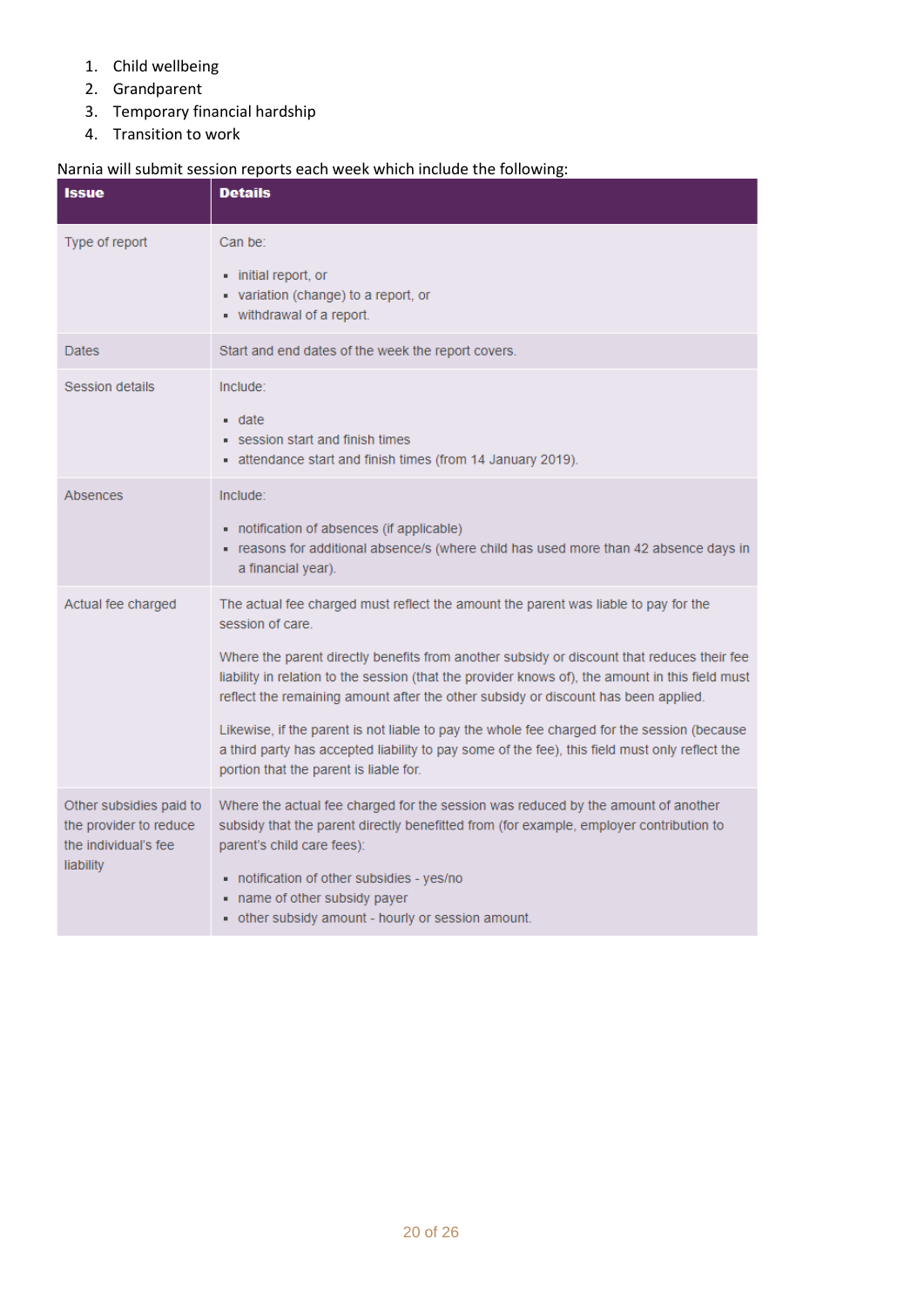# <span id="page-20-0"></span>**J. Complaints - Parents**

**Parent concerns** will be managed within the Centre for matters relating to the enrolment or the care of their children.

Any major incidents or complaints which allege a breach of legislation shall be reported to the Regulatory Authority.

Any major parent grievances can be made in writing to the Area Director. Wherever possible such matters will endeavour to be resolved at a Centre level.

#### **Compliance concerns**

If parents have a complaint or are concerned about fraud occurring they can contact the Child Care Tip Off Line with the details on **1800 664231** or emai[l tipoffline@education.gov.au](mailto:tipoffline@education.gov.au) Parents can choose to remain anonymous.

**The legislation is available at: [https://legislation.nsw.gov.au/view/whole/html/inforce/current/sl-2011-](https://legislation.nsw.gov.au/view/whole/html/inforce/current/sl-2011-0653) [0653](https://legislation.nsw.gov.au/view/whole/html/inforce/current/sl-2011-0653)**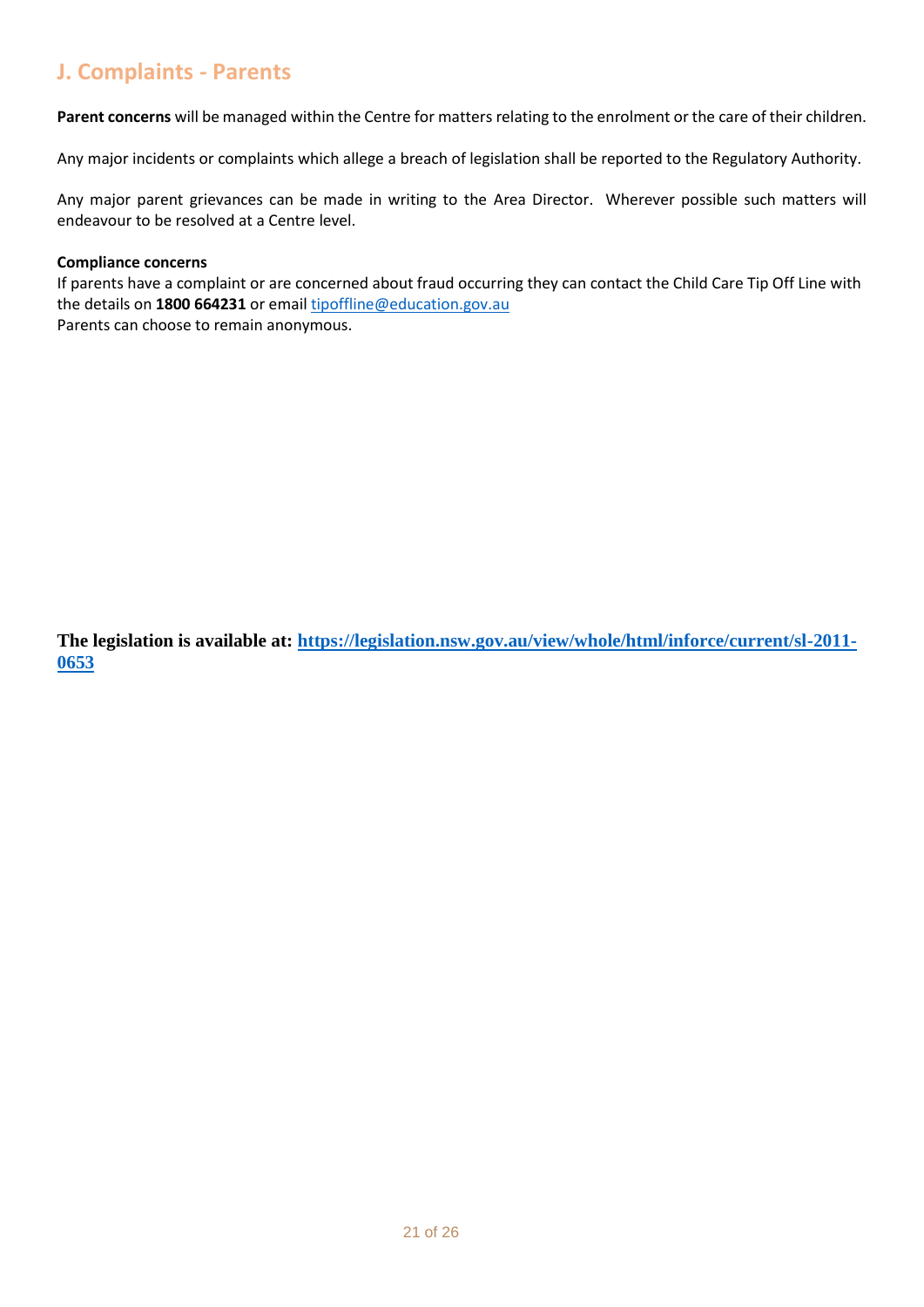### <span id="page-21-0"></span>**Appendix 1**

<span id="page-21-1"></span>

2 July 2018

I, Graeme Irwin, for the Approved Provider, St Philip's Christian Education Foundation Ltd, PR-00004308 nominate Mrs. Lea Rule to be a Person with Management or Control of the early learning centres (Narnia Early Learning) operated by St Philip's Christian Education Foundation Ltd (Approved Provider).

Commencing 2 July 2018

Signed:

Graeme Irwin For Approved Provider Person with Management or Control St Philips' Christian Education Foundation

#### 22 of 26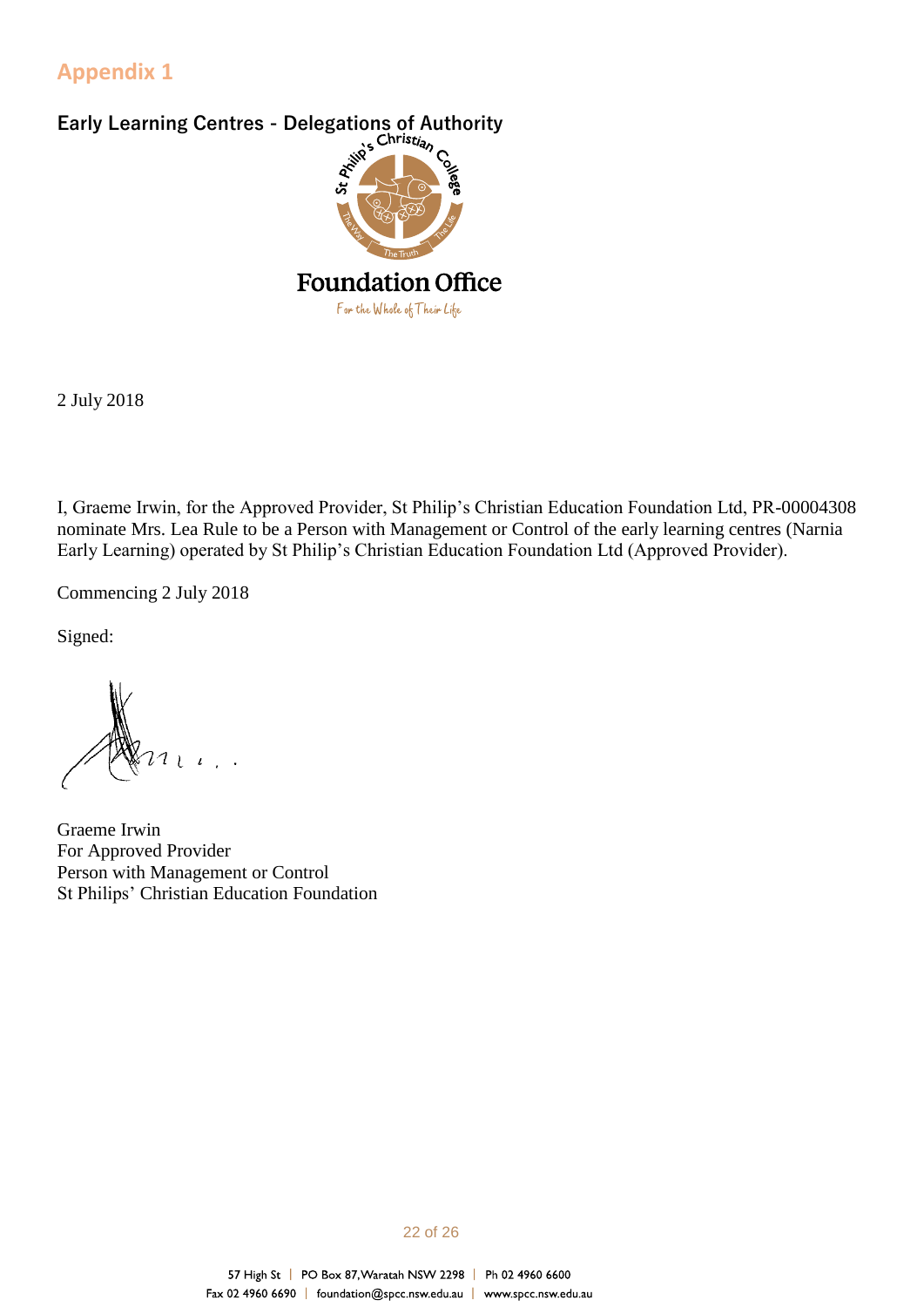# <span id="page-22-0"></span>**Appendix 2**

### <span id="page-22-1"></span>**Staff Induction checklist**

| <b>Staff Induction - Orientation Checklist</b> |       |                             |
|------------------------------------------------|-------|-----------------------------|
| Element 7.1.2                                  | Date: | 5t                          |
| New Staff Member's Name:                       |       |                             |
| <b>Nominated Supervisor Name:</b>              |       |                             |
| <b>Staff Signature:</b>                        |       | For the Whole of Their Like |

If possible, all new staff should arrange to spend time at the Service before officially commencing their employment. At the time of orientation the following information should be shown to new staff members.

The Nominated Supervisor, or a staff member assigned by the Nominated Supervisor, shall ensure the orientation/induction procedure is completed. The new staff member shall be given a copy of this procedure document, which shall be kept in their file on completion.

New staff will initial each section as the orientation is given. It may not be possible to accomplish the full orientation process in one day, but a maximum time of one month should be allowed for all areas to be covered. Once all areas have been covered the Nominated Supervisor (or alternate staff member) and the new staff member will sign the form.

| <b>Subject</b>              | Item (Items in blue should be prioritised for the first week)  | <b>New staff</b><br>initials |
|-----------------------------|----------------------------------------------------------------|------------------------------|
| <b>Introductions</b>        | New staff officially introduced to all staff by the Nominated  |                              |
|                             | Supervisor                                                     |                              |
|                             | New staff know who is qualified in first aid, asthma and       |                              |
|                             | anaphylaxis management                                         |                              |
|                             | New staff introduced to parents through email, Storypark,      |                              |
|                             | Facebook or other written form and personally during the first |                              |
|                             | week as children arrive and depart                             |                              |
|                             | Photo mounted on wall in foyer                                 |                              |
| Employment                  | <b>Confidentiality Agreement</b>                               |                              |
| <b>Documentation</b>        | <b>Job description</b>                                         |                              |
|                             | <b>Working with Children Check</b>                             |                              |
|                             | <b>Employment Declaration Form</b>                             |                              |
|                             | <b>Choosing a super fund form</b>                              |                              |
|                             | <b>Employment contract</b>                                     |                              |
|                             | Fair Work Information Statement (see www.fairwork.gov.au)      |                              |
|                             | Award information (link to relevant award supplied)            |                              |
|                             | <b>Teacher Accreditation Handbook (Teachers Only)</b>          |                              |
|                             | <b>Training requirements discussed</b>                         |                              |
|                             | Nominated Supervisor, Responsible Person or Educational        |                              |
|                             | Leader to accept position in writing as applicable.            |                              |
| <b>Location of NQF</b>      | Belonging, Being & Becoming The Early Years Learning           |                              |
| <b>Documentation or</b>     | <b>Framework</b>                                               |                              |
| website links               | <b>National Quality Standard</b>                               |                              |
| provided                    | <b>National Law and Regulations</b>                            |                              |
| <b>Service Policies and</b> | Policy folder - Staff member understands and has copies of, or |                              |
| <b>Procedures</b>           | can access, ALL policies and procedures in particular:         |                              |
|                             | <b>Medical Conditions Policy (copy provided)</b><br>$\bullet$  |                              |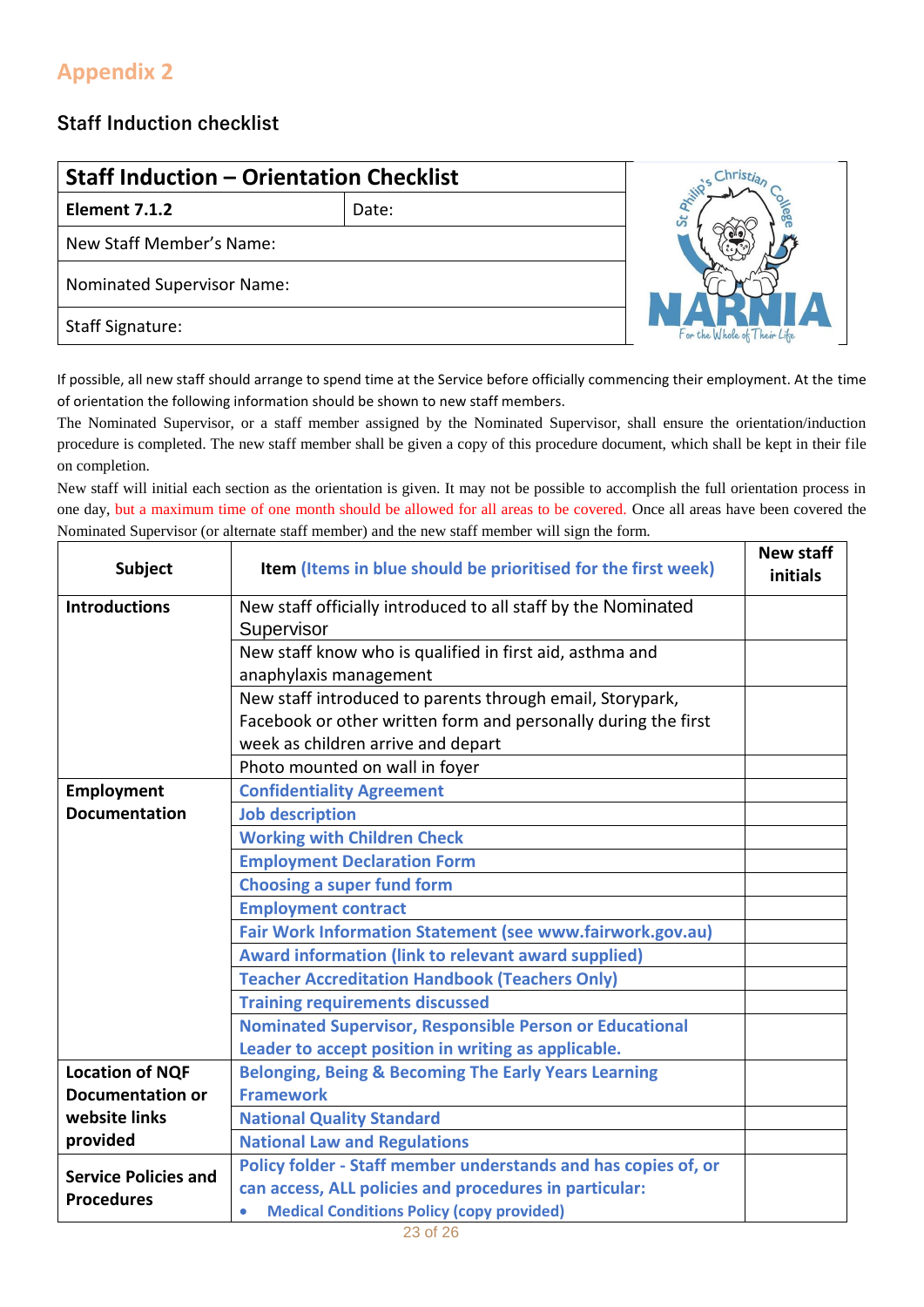|                            | <b>Emergency Evacuation</b><br>$\bullet$                               |  |
|----------------------------|------------------------------------------------------------------------|--|
|                            | <b>Child Protection Policy (copy provided)</b><br>$\bullet$            |  |
|                            | <b>Social Media Policy (copy provided)</b><br>$\bullet$                |  |
|                            | <b>Privacy and Confidentiality Policy (copy provided)</b><br>$\bullet$ |  |
|                            | <b>Sun Protection Policy (copy provided)</b><br>$\bullet$              |  |
|                            | <b>Water Safety Policy (copy provided).</b><br>$\bullet$               |  |
|                            | <b>Interactions with Children</b><br>$\bullet$                         |  |
|                            | The above policies are to be read within 1 week of commencing.         |  |
|                            | The remaining policies (on the website) are to be read within 4        |  |
|                            | weeks of commencing.                                                   |  |
| <b>Service information</b> | <b>Service philosophy</b>                                              |  |
| and procedures             | <b>Code of Conduct</b>                                                 |  |
|                            | <b>Discuss Narnia expectations of Best Practice, Customer Service</b>  |  |
|                            | and professionalism.                                                   |  |
|                            | <b>Governance/reporting arrangements (including providing</b>          |  |
|                            | <b>Leadership, Management and Effective Administration</b>             |  |
|                            | <b>Guidelines to Directors)</b>                                        |  |
|                            | <b>Staff Handbook-including Code of Ethics</b>                         |  |
|                            | <b>Grievance Guidelines and Complaint Handling</b>                     |  |
|                            | <b>Child Safe requirements</b>                                         |  |
|                            | Original forms folder                                                  |  |
|                            | Staff contact list                                                     |  |
|                            | Daily routines                                                         |  |
|                            | Cleaning duties                                                        |  |
|                            | Laundry washing and cleaning routines                                  |  |
|                            | Kitchen cleaning and hygiene procedures (including dishwasher)         |  |
|                            | Bed storage / sheet storage                                            |  |
|                            | Incident, injury, trauma and illness procedures and forms              |  |
|                            | including administration of medication.                                |  |
|                            | Safety checks                                                          |  |
|                            | Craft supplies                                                         |  |
|                            | Correct use of equipment                                               |  |
|                            | Service rules                                                          |  |
|                            | Nappy change procedure                                                 |  |
|                            | Toileting procedure                                                    |  |
|                            | Hand washing procedure                                                 |  |
|                            | Delivery and collection of children procedure                          |  |
|                            | Daily roll                                                             |  |
|                            | Children with Additional needs (inclusion support, assistance          |  |
|                            | required)                                                              |  |
|                            | <b>Family law/ parenting orders</b>                                    |  |
| <b>Staffing</b>            | Access to building (keys)                                              |  |
| arrangements and           | Access to office files (eg enrolment records)                          |  |
| resources                  | Rosters                                                                |  |
|                            | <b>Staff Handbook</b>                                                  |  |
|                            | <b>Staff Appraisal</b>                                                 |  |
|                            | Shift responsibilities and checklists                                  |  |
|                            | <b>Breaks</b>                                                          |  |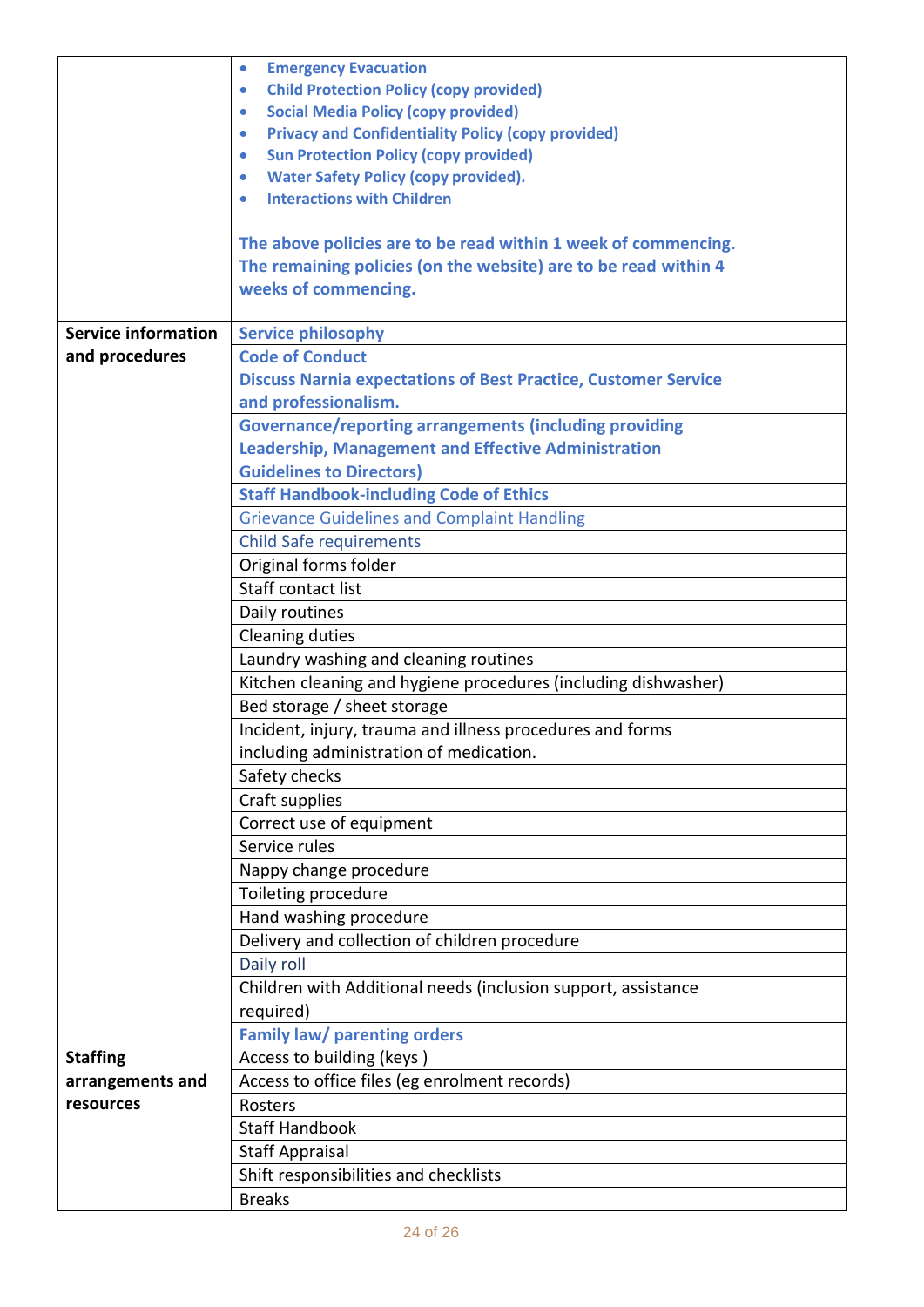|                            | Staff resources(location)                                                                          |  |
|----------------------------|----------------------------------------------------------------------------------------------------|--|
|                            | <b>Staff Lockers</b>                                                                               |  |
|                            | Sign in/out procedures                                                                             |  |
|                            | Staff files (location and confidentiality)                                                         |  |
|                            | <b>Staff toilet</b>                                                                                |  |
|                            | Staff pigeon holes                                                                                 |  |
|                            | Staff communication book, diary                                                                    |  |
|                            | Staff meetings / Agendas                                                                           |  |
|                            | <b>Staff In-services</b>                                                                           |  |
|                            | Unlocking / Locking up procedures                                                                  |  |
|                            | Phone use                                                                                          |  |
|                            | WHS/OHS information (eg correct lifting and storage procedures)                                    |  |
| <b>Children's learning</b> | Access to children's files and learning documentation (ensure                                      |  |
| documentation              | confidentiality)                                                                                   |  |
|                            | <b>EYLF resources</b>                                                                              |  |
|                            | <b>Curriculum planning and critical reflection</b>                                                 |  |
| <b>Emergency</b>           | Location of fire extinguishers, fire blankets etc                                                  |  |
| <b>Information</b>         | Fire drill procedures                                                                              |  |
|                            | <b>Location Safety Data Sheets</b>                                                                 |  |
|                            | <b>Emergency Evacuation Plan</b>                                                                   |  |
|                            | <b>Emergency phone numbers</b>                                                                     |  |
|                            | Location and use of emergency whistle, alarm                                                       |  |
| <b>Enrolment</b>           | Enrolment applications / packages                                                                  |  |
|                            | <b>Enrolment</b> fee                                                                               |  |
|                            | Taking enrolments                                                                                  |  |
| <b>Medical</b>             | Immunisation requirements for children                                                             |  |
| <b>Information</b>         | Location of immunisation register                                                                  |  |
|                            | <b>Staff immunisation recommendations</b>                                                          |  |
|                            | <b>Location of First Aid Kits</b>                                                                  |  |
|                            | Location of children's medication                                                                  |  |
|                            | <b>Medical management plans &amp; risk minimisation plans</b>                                      |  |
|                            | <b>Administration of medication</b><br>Procedures for children who become unwell at service or are |  |
|                            |                                                                                                    |  |
| <b>Parents Resources</b>   | brought to service unwell                                                                          |  |
| or Information             | Parent sign in/out sheets<br>Parent information / newsletters                                      |  |
|                            | Location of forms                                                                                  |  |
|                            | Children's lockers                                                                                 |  |
|                            | Parent notice board                                                                                |  |
|                            | <b>Sponsor Child</b>                                                                               |  |
|                            | Suggestion box                                                                                     |  |
| <b>Storage</b>             | Storage and care of furniture and equipment                                                        |  |
|                            | Location electricity fuse box, gas and water mains                                                 |  |
|                            | Storage of disinfectants, cleaning products, etc                                                   |  |
|                            | <b>Storage of food / bottles / medications</b>                                                     |  |
| Food                       | Allergy and anaphylaxis information (special diets)                                                |  |
|                            | Menu                                                                                               |  |
| Supervision                | <b>Adequate supervision including during transitions</b>                                           |  |
|                            | <b>Ratios</b>                                                                                      |  |